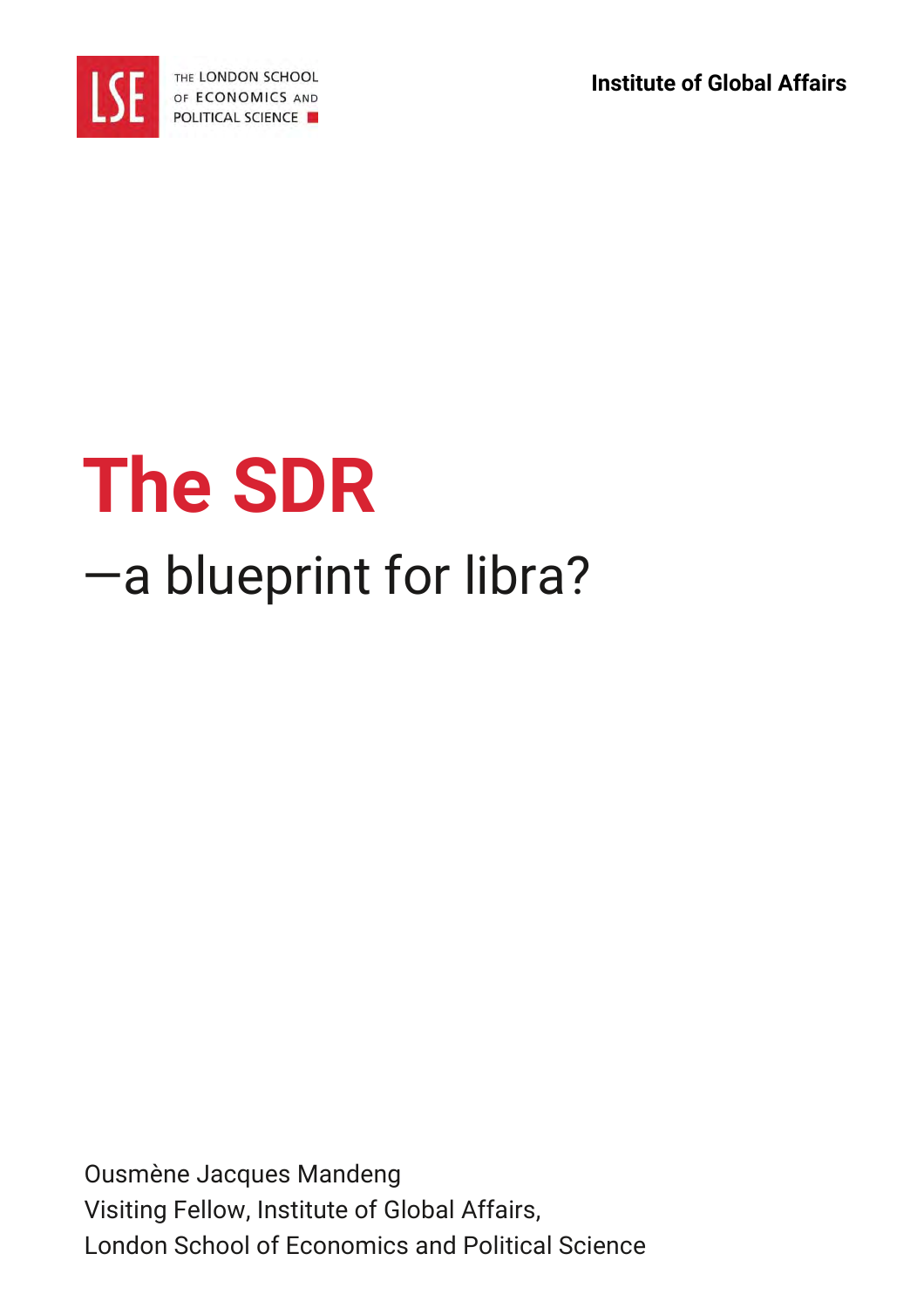# **The SDR—a blueprint for libra?**

#### Ousmène Jacques Mandeng

Visiting Fellow, Institute of Global Affairs, London School of Economics and Political Science

First draft, 25 July 2019 Second draft, 27 August 2019

Facebook's libra has reinvigorated the idea of a global currency and use of a currency basket for its valuation. The SDR shared similar ambitions and can serve as useful background to assess possible challenges and difficulties of designing an international currency. The SDR is not the outcome of a singular vision but rather the campaign of competing views among IMF member countries. It is about countries' perspectives on the purposes of the SDR and its evolution from a basket to reflect inclusiveness and diversification reminiscent of the IMF membership to assuming properties to compete with the main reserve assets. Shifting country influences at the IMF may in the near future offer the possibility of a new direction for the SDR. The present paper provides a review, largely based on IMF Executive Board discussions, of the evolution of IMF views about objective and role of the SDR and traces the idea for the valuation basket of the SDR.

# **Introduction**

l

Facebook's libra coin has reignited interest in the idea of a supra-national currency and currency baskets.<sup>1</sup> The idea is of course not new. The IMF Special Drawing Right (SDR) went furthest at international level. <sup>2</sup> The rationale for an international currency is to minimise transaction costs in international exchanges and not depend on the monetary or exchange rate policy objectives of any single country. At the same time, the formulation of an international currency needs to meet representativeness and usability and may be subject to competing interests. The SDR's history and limited success show how difficult it is to design an international currency. Libra will likely face very similar challenges.

Libra employs features close to the SDR. It is to be issued by a very diverse and large group of entities forming the Libra Association, valued on the basis of a basket of national currencies, is free floating and can be exchanged on demand for national currencies. The underlying motivations are also comparable, to offer a medium of exchange that overcomes the limitations of national currencies. The proliferation of libra would be equivalent to the idea of an IMF substitution account.

The SDR remains a unique undertaking and rare innovation in the international monetary system. Its unparalleled features may henceforth disqualify it as a blueprint

<sup>&</sup>lt;sup>1</sup> "Libra's mission is to enable a simple global currency" (Libra Association, 2019).

<sup>&</sup>lt;sup>2</sup> The European Economic and Monetary Union (EMU) represents the most ambitious approach at regional level.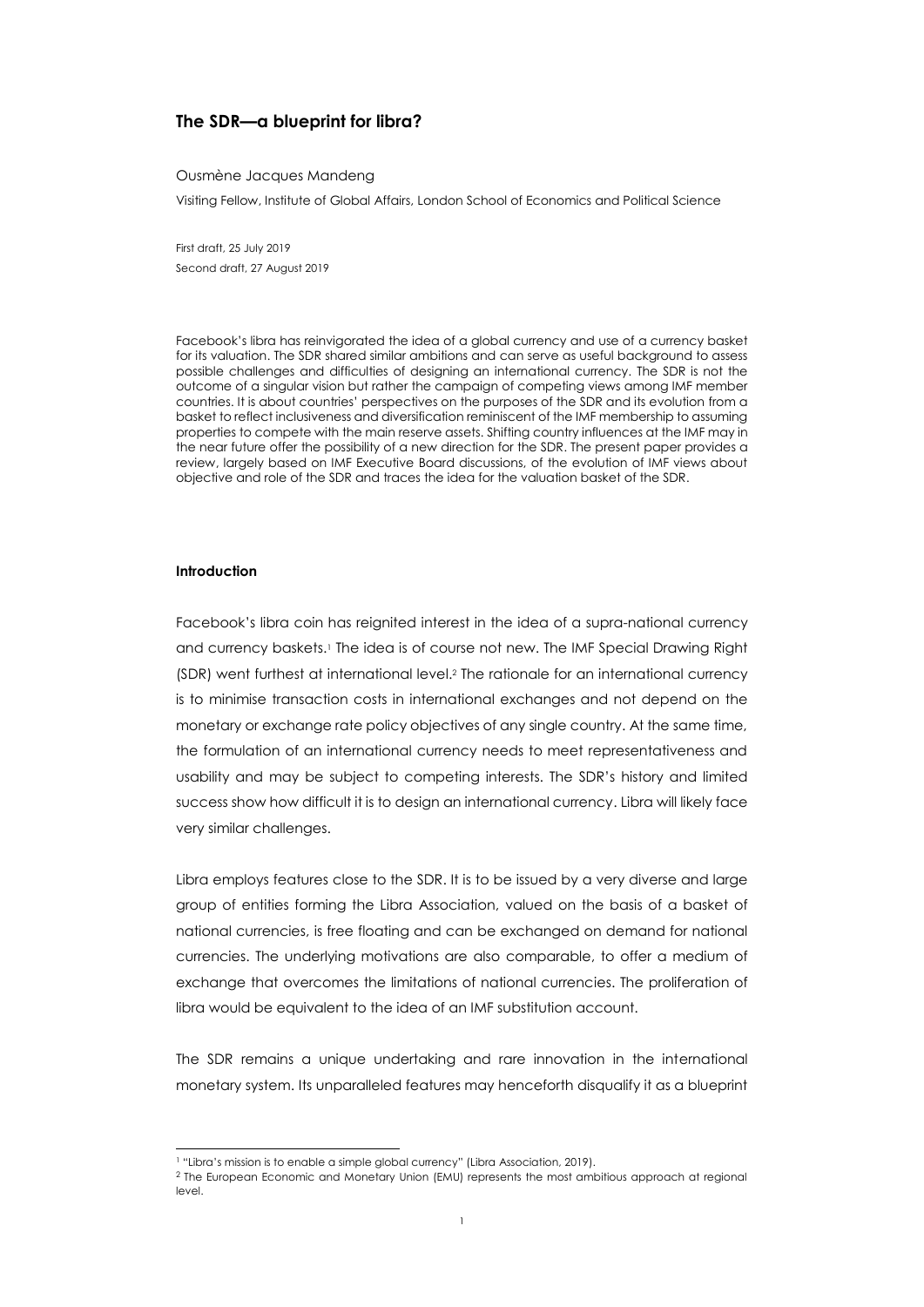for others. However, the discussions around the SDR are illustrative of the considerations for forming consensus for designing an international currency.

The contribution of the paper is to summarize the discussion about changes to the SDR valuation basket to illustrate the forces that have shaped the SDR. There is an ample literature about the SDR (Boughton, 2001; Coats et al., 1990; McCaulay & Schenk, 2014; Wilkie, 2012). However, the origins of the SDR valuation and different views of IMF member countries leading to the formation and subsequent changes of the SDR have mostly been disregarded.

The debate about the SDR offers a glimpse about countries' different perspectives about the purposes of the SDR and its evolution from a basket to reflect inclusiveness and diversification reminiscent of the IMF membership to assuming properties to compete with the main reserve assets. The valuation of the SDR in terms of a currency basket had been among the most controversial decisions in the IMF history. IMF Managing Director Witteveen commented on the adoption of a new valuation method for the SDR on 3 June 1974:

"*We are now coming to the concluding phase of agreement on what may be the most important and difficult complex of Decisions that this Board has ever taken under existing powers in the Articles of Agreement. In this connection, I would put before Directors a number of solutions on the issues*  which are still not fully agreed concerning the valuation of the SDR, its rate of *interest, Fund charges and remuneration. It was clear from our last discussion on this subject that full agreement on valuation of the SDR is conditional, not only on a satisfactory set of weights but also on an acceptable view as to what these weights represent. Ideally, they should reflect the relative importance in the world's trading and financial system of the currencies that make up the basket. In practice it is, of course, difficult to establish weights that would convincingly reflect this relative importance.*" 3

The SDR has seen only limited success in large part amid the interest of dominant advanced economies IMF member countries that have to date frustrated further adoption and development of the SDR. On-going efforts at the IMF to adjust its governance structure and shift more voting power to China and some large emerging markets may eventually tilt the balance of interests and offer in the near future new opportunities for the SDR to evolve further. Today, there are an equivalent of US\$291 billion of SDRs outstanding.

The present paper focuses on the IMF deliberations on currency inclusion in the SDR valuation basket. These are traced broadly in chronological order in large part based

 $\overline{a}$ 3 IMF (1974e).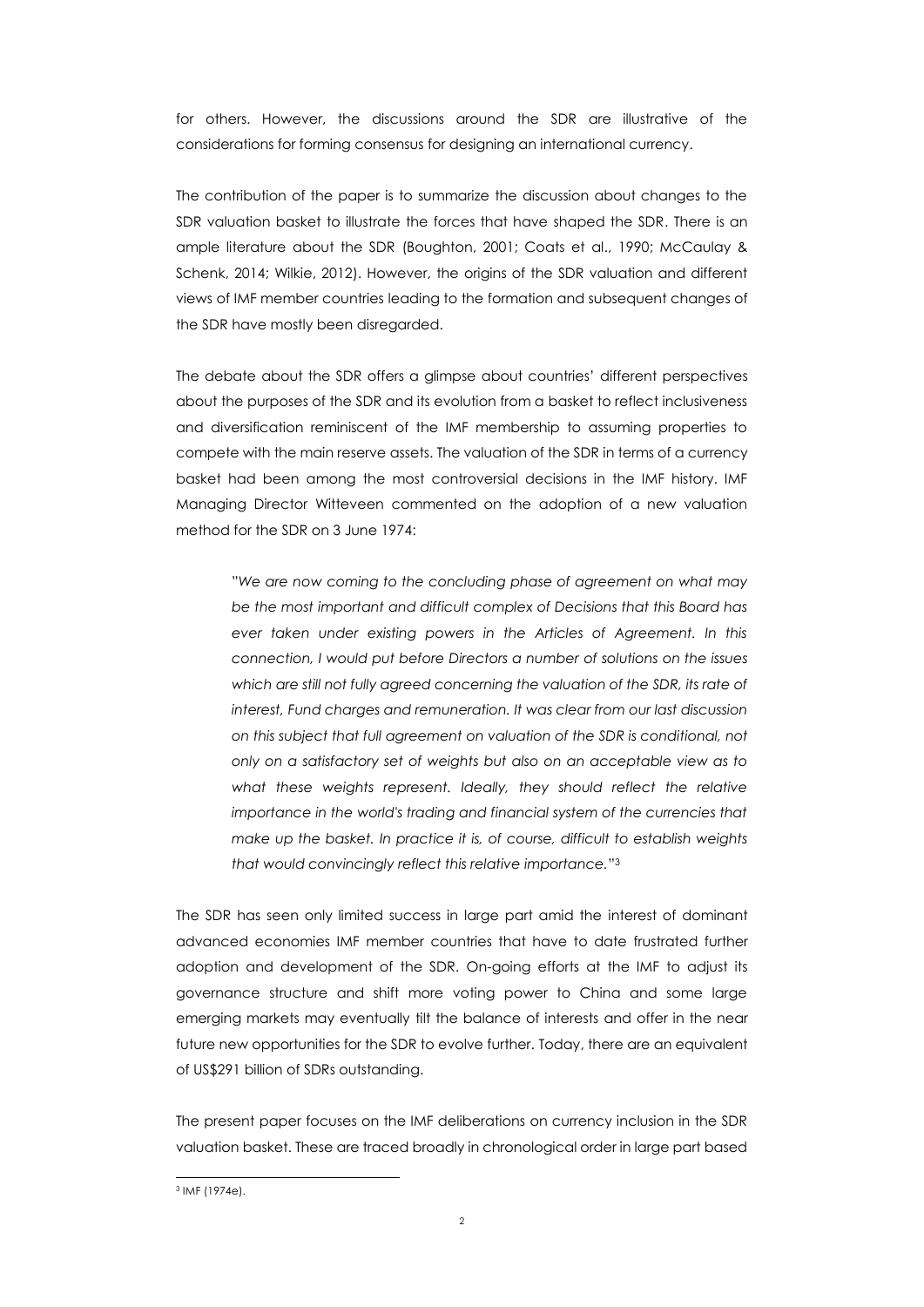on the comments of Executive Directors' and Alternate Executive Directors', referred to as Directors and Alternates, as recorded in the minutes of IMF Executive Board meetings and related statements and documents.<sup>4</sup> Directors are identified by their country of origin and the voting power of their constituency at the IMF at the time a comment was made (Directors, number of member countries, voting power and composition of constituency have changed continuously).

Decisions at the IMF Executive Board are guided by the voting power of Directors. It does not preclude small countries having considerable influence on proceedings but voting power remains decisive for building majorities for a decision.

Decisions on the SDR require qualified majorities of the total voting power at the IMF Executive Board as stipulated in the IMF Articles of Agreement.5 A 70 percent majority of the total voting power is required for changes in the valuation of the SDR. An 85 percent majority of the total voting power is required for a change in the principle of valuation or a fundamental change in the application of the principle in effect. An SDR allocation requires an 85 percent majority of the total voting power.

#### **Origins of the SDR**

The SDR emerged during the 1960s to counter perceived impending shortages of international reserves. Official reserve holdings were critical for payments and settlements of international transactions. Concerns about the adequate supply of reserves are immediately related to the purpose and origins of the IMF itself. John Maynard Keynes stated as part of the objectives of his 1942 proposal of an international clearing union:<sup>6</sup>

"We need a *quantum* of international currency, which is neither determined in an unpredictable and irrelevant manner as, for example, by the technical progress of the gold industry, nor subject to large variations depending on the gold reserve policies of individual countries […]."

The 1950-60s were marked by the increasing importance of the dollar to become the principal reserve asset of central banks. Under the Bretton Woods exchange rate system, currencies were pegged to the dollar at fixed but adjustable exchange rates—par values—and the dollar was fixed to gold at US\$35 an ounce of fine gold.

<sup>4</sup> There are today 24 IMF Executive Directors being the IMF member countries' representatives at the IMF Executive Board responsible for conducting the day-to-day business of the IMF. The Board usually meets several times a week and carries out work largely on the basis of documents prepared by the IMF staff.

<sup>5</sup> The IMF Articles of Agreement constitute the international treaty on which the IMF was established. The Articles were adopted in 1944 and came into force in 1945. The Articles were subsequently amended in 1969, 1978, 1992, 2009 and 2011.

<sup>6</sup> IMF (1969). Italics as per original.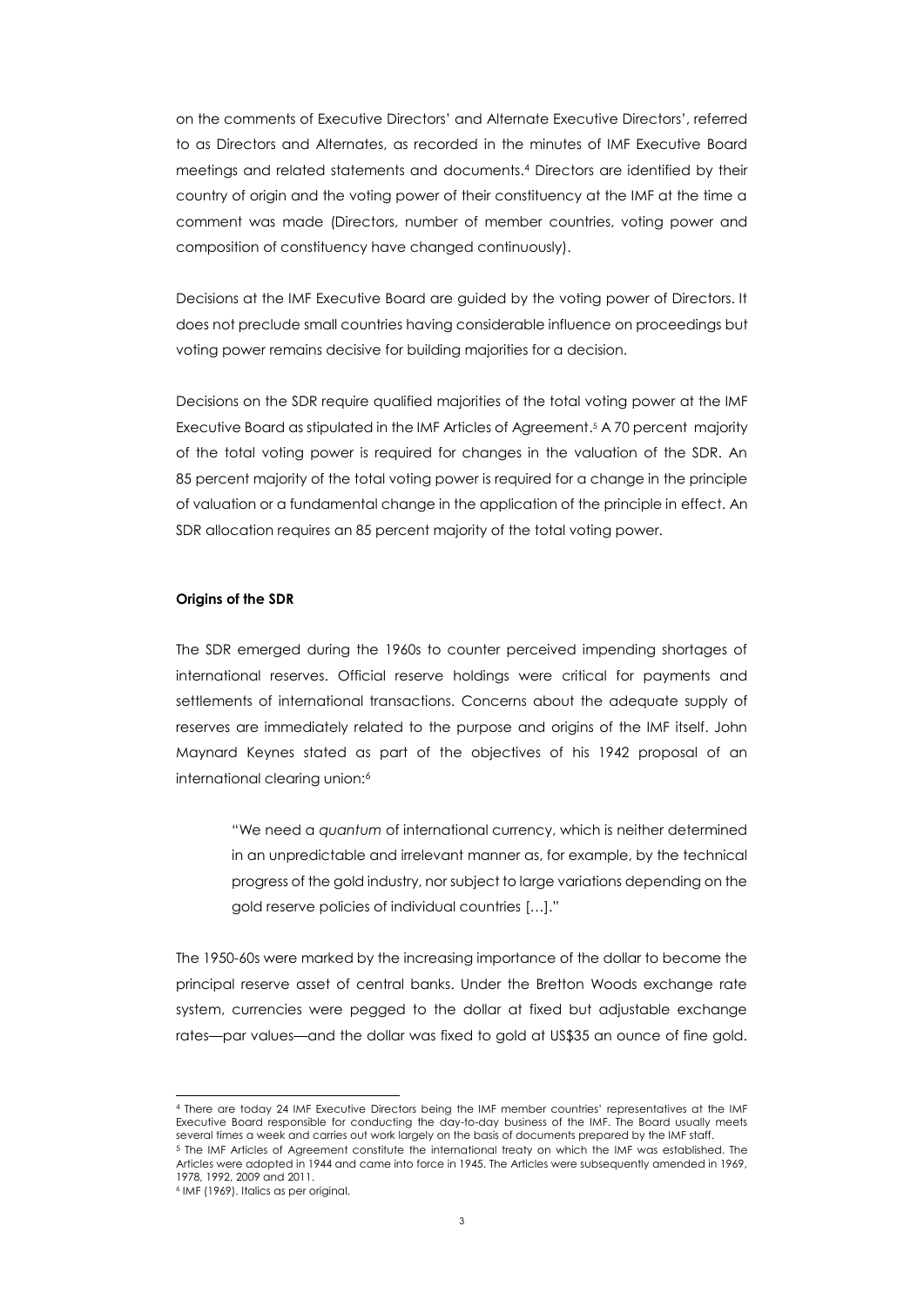The system provided, in principle, to determine unequivocally the gold value of any currency via the dollar with gold representing its numeraire.

During the 1960s, the IMF became increasingly concerned about the slowing pace of reserve accumulation.<sup>7</sup> By 1960, the dollar overtook sterling as the largest foreign exchange reserve. At the time, any rise in international reserves was mostly due to increased holdings of foreign exchange mainly dollars and it was feared that the accretion of dollars will soon abate leading eventually to a significant weakening of the structure of international liquidity.<sup>8</sup> In 1965, the IMF included as part of its work programme the need for the creation of additional reserves.<sup>9</sup> In 1967, the IMF began deliberations in earnest about a reserve facility based on "drawing rights in the Fund" and the Board of Governors, the highest decision-making body of the IMF, adopted a resolution for a "supplement to existing reserve assets."<sup>10</sup> In 1968, the IMF Executive Board issued a report recommending modifications of the IMF Articles of Agreement of the IMF to establish a facility for special drawing rights.<sup>11</sup> In 1969, the amendment of the Articles became effective." By 1970, foreign exchange reserves overtook gold as the principal reserve assets with the dollar representing on average three quarters of central banks' foreign exchange reserve holdings.<sup>12</sup> In January 1970, the first SDR allocation was made.<sup>13</sup>

In August 1971, the U.S. unilaterally suspended the convertibility of dollars into gold. It brought the collapse of the Bretton Woods system—a complete disruption of the then existing monetary order—and was accompanied by the adoption of generalised floating of the main currencies.

The end of the Bretton Woods system triggered a rethink about the role of the SDR and advanced the idea of a substitution account. In 1972, at the IMF Annual Meetings, then U.S. Treasury Secretary George Shultz outlined a plan to reform the international monetary system and end the special role of the dollar as a reserve currency. The plan included exchanging the dollar for the SDR to become the formal numeraire of the system, offering an exchange of existing reserve assets (dollars) for SDRs, eliminating the role of gold, transferring sovereignty to international institutions to manage the system.<sup>14</sup>

The exchange of existing reserve assets for SDRs was based on proposals for an SDR substitution account. In 1972-74, the Committee of Twenty analysed the possibility of a substitution account based on a compulsory exchange of foreign exchange assets

<sup>7</sup> IMF (1967a).

<sup>8</sup> IMF (1964).

<sup>9</sup> IMF (1965). <sup>10</sup> IMF (1967b); IMF (1968b).

<sup>11</sup> IMF (1968c); IMF (1968a).

<sup>12</sup> IMF Annual Reports.

<sup>13</sup> IMF (1970).

<sup>&</sup>lt;sup>14</sup> New York Times (1972).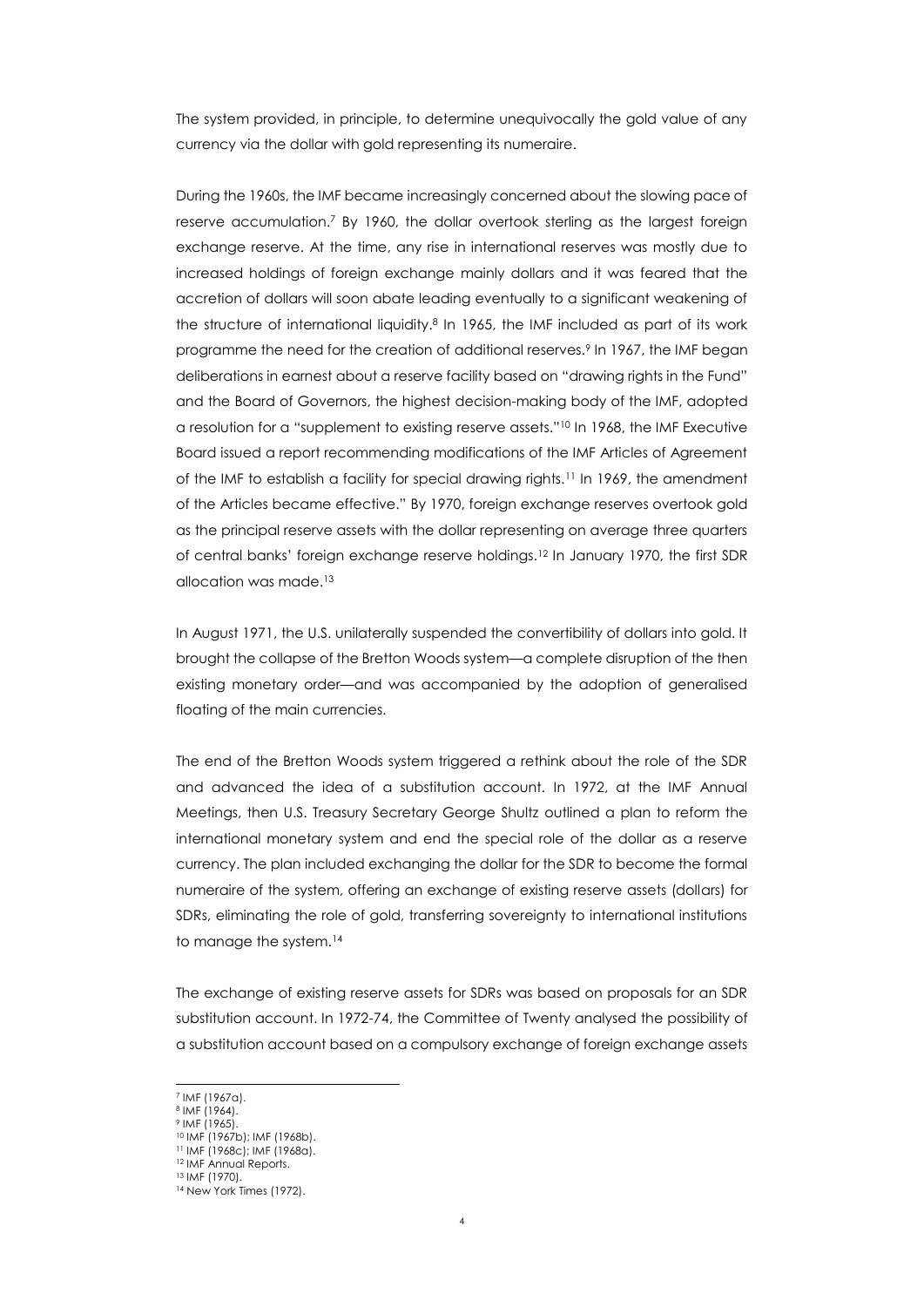for SDRs.<sup>15</sup> In 1975, the IMF debated a substitution account for gold to allow IMF member countries to obtain SDRs in exchange of gold.<sup>16</sup> In 1979 after different iterations, the IMF reconsidered a substitution account to exchange dollars for SDRs. The idea attracted considerable interest and consisted of an account administered by the IMF that accepts deposits on a voluntary basis of eligible dollar-denominated securities in exchange for an equivalent amount of SDR-denominated claims. The account was seen to contribute significantly to promoting the SDR.<sup>17</sup> In 1978, the Second Amendment of the IMF Articles of Agreement entered into effect providing among other for the SDR to become "the principal reserve asset in the international monetary system."<sup>18</sup> The amendment also provided for the demonetisation of gold.

The SDR fell subsequently into disregard and attracted only very limited interest during most of the 1980-2000s amid a perceived lack of need to supplement existing reserve assets and concerns that further SDR allocations would be inflationary. There was no SDR allocation from 1981 through 2008. In 1980, the substitution account ideas were abandoned.<sup>19</sup>

<span id="page-5-0"></span>In March 2009, the SDR got a fillip with proposals by the Chinese and Russian authorities to establish greater reserve currency diversification based on the SDR.<sup>20</sup> This was followed by large allocations of SDRs in August 2009 to accommodate additional international liquidity needs following the global financial and economic crisis. In October 2016, the inclusion of the renminbi in the SDR valuation basket promised some scope to sustain the momentum towards a renewed proliferation of the SDR.

#### **SDR allocation**

SDRs are created by the IMF normally through general allocations to IMF member countries. SDR allocations have to be based on an assessment by the IMF for a longterm global need to supplement existing reserve assets. Decisions on general allocations are made for successive basic periods of up to five years. There have been only three general allocations.

<sup>15</sup> The Committee of Twenty was an ad hoc committee in 1972-74 made of representatives of the IMF Executive Board to review options for reforming the international monetary system; see e.g. Boughton (2001). <sup>16</sup> IMF (1975).

<sup>17</sup> IMF (1980d).

<sup>18</sup> IMF (1978a), Article VIII section 7.

<sup>19</sup> Boughton (2001).

<sup>20</sup> Xiaochuan Zhou (2009), "Reform of the international monetary system," People's Bank of China website http://www.pbc.gov.cn/english/detail.asp?col=6500&id=178, 23 March 2009; President of Russia (2009),<br>"Russian proposals to the London Summit (April 2009)," President of Russia website "Russian proposals to the London Summit (April 2009)," President of Russia website http://eng.kremlin.ru/text/docs/2009/03/213995.shtml, 16 March 2009.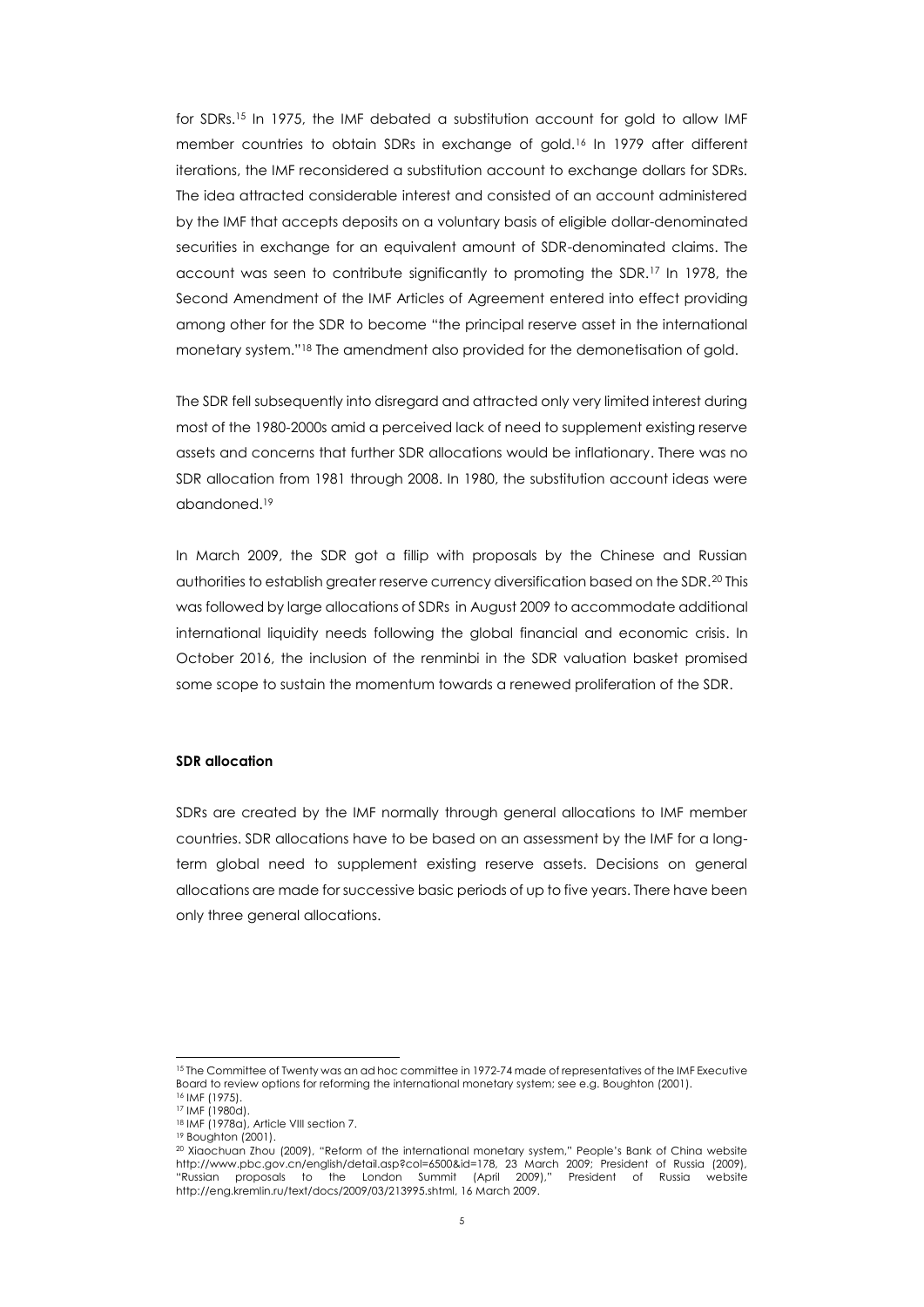SDRs are allocated to IMF member countries receiving an asset (SDR holdings) and a liability (SDR allocation) in SDRs at the same time in proportion to their IMF quotas.<sup>21</sup> SDRs represent a claim on the foreign exchange holdings of other IMF member countries that have the obligation to accept SDRs in exchange of foreign exchange.<sup>22</sup> The SDR mechanism is self-financing and levies charges on allocations which are used to pay interest on SDR holdings. If a country's SDR holdings rise above its allocation, it effectively earns interest on the excess. If it holds fewer SDRs than allocated, it pays interest on the shortfall.

SDRs are held predominately by central banks in their accounts at the IMF and used almost exclusively in transactions within the IMF. The SDR is also a unit of account and all transactions of the IMF are accounted for in SDRs.

The 1970 SDR allocation was part of the first general allocation in 1970-72 of SDR9.3 billion. In 1979-81, the second general allocation was of SDR 12.1 billion. In 2009, a third general allocation of SDR162.2 billion was distributed together with a special one-time allocation of SDR21.5 billion. There are SDR204.1 billion (US\$291 billion) outstanding today.

### **SDR valuation**

l

The SDR was originally valued as an equivalent weight in gold consistent with the parvalue system. In 1969, its valuation was set equal to 0.888671 grams of fine gold equivalent to the value of 1 dollar, being the par value of the dollar, so that 1 SDR equalled 1 dollar. The collapse of the Bretton Woods System and devaluations of the dollar led to an appreciation of the SDR against the dollar to US\$1.21. The latter value was maintained by the IMF through July 1974 even though the new par value of the dollar ceased to be observed amid the adoption of generalised floating. Since July 1974, the value of the SDR has been based on the market value of a basket of currencies.<sup>23</sup>

The maintenance of the gold value of currencies constituted an essential element for the operation of the IMF. IMF transactions involved the exchange of currencies for assets of a fixed gold value comprising claims on the Fund and SDRs requiring a price link between these assets and currencies. The suspension of convertibility of the dollar into gold severed that link. The IMF had to establish a new basis for the valuation of its assets. In 1971, the IMF Executive Board advanced deliberations on the wider use of

<sup>&</sup>lt;sup>21</sup> Quotas represent the subscription to the IMF. Each IMF member country is assigned a quota based broadly on its relative position in the world economy. The quota determines the maximum financial commitment of a country to the IMF, its voting power and guides its access to IMF financing.

<sup>22</sup> The SDR designation mechanism provides that in the event there is insufficient capacity under the voluntary trading arrangement, the IMF can ask member countries with sufficiently strong external positions to buy SDRs with freely usable currencies up to a certain amounts from member countries with weak external positions. 23 IMF (1979a).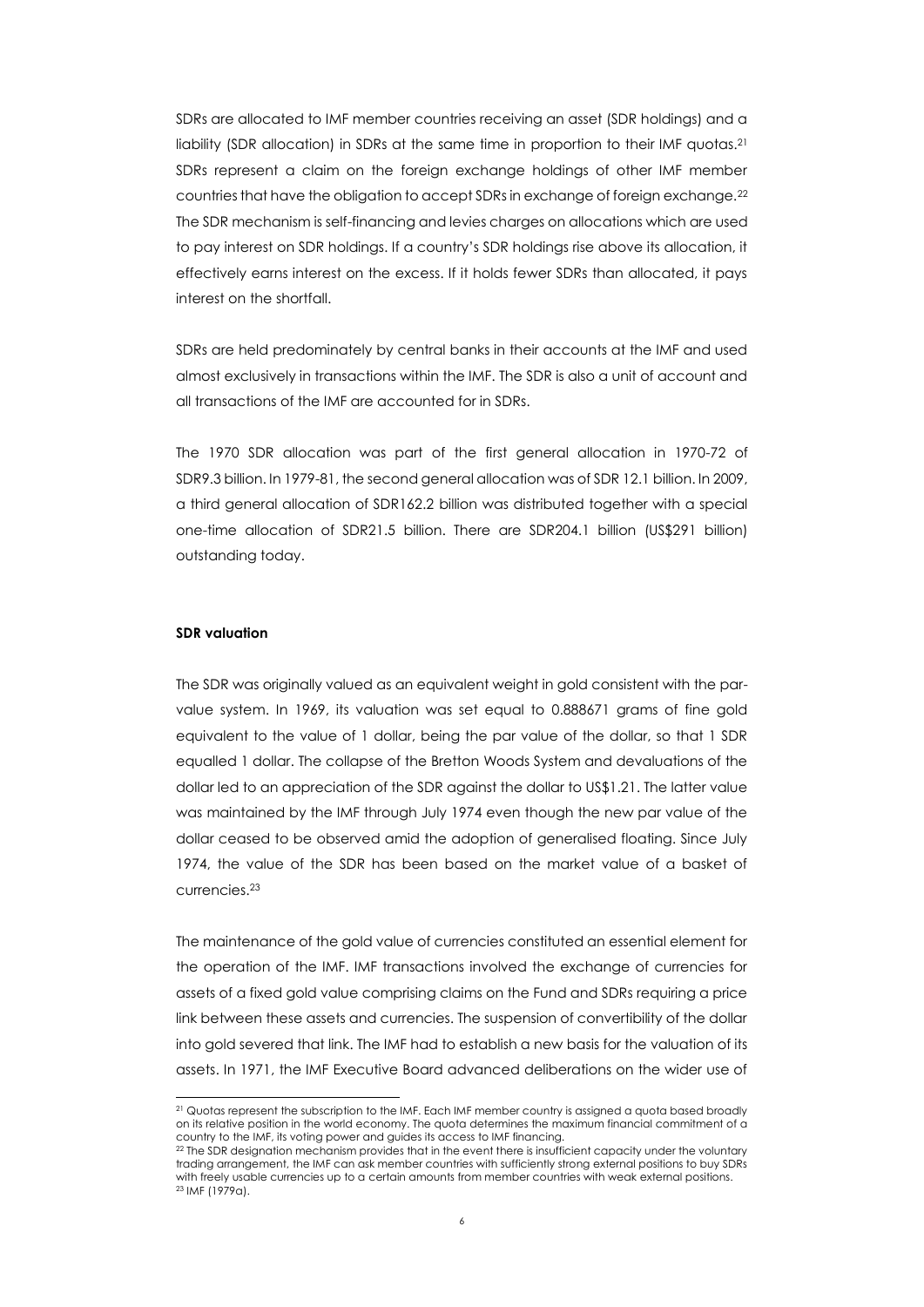SDRs eventually to substitute gold with the SDR as the new numeraire of the international monetary system.<sup>24</sup>

The search for a stable numeraire led to the idea of valuing the SDR in terms of a currency basket. In October 1971, Director Lieftinck (Netherlands, 3.82 percent) submitted a proposal to tie the value of the SDR to a weighted average of currency values.<sup>25</sup> The objective was for the basket to be relatively stable in purchasing power terms and that no single currency should have an undue influence on the value of the basket.<sup>26</sup> The decision to base the SDR on a basket of currencies was taken at a meeting of the Committee of Twenty in January 1974.<sup>27</sup>

The valuation of the SDR was based on the transaction value and yield. The former is defined in terms of average exchange rates vis-à-vis the U.S. dollar and the latter by the SDR interest rate. The IMF staff advanced proposals on possible valuation methods for the SDR based on the principle that "*to value the SDR for transactions purposes by equating it to a specified package of currencies, in which a number of currencies are combined with given weights; and to relate the interest rate on the SDR to a weighted average of the interest rate on the same currencies, combining them with the same weights […].There are difficult questions to be decided as to the currencies to be included in the package and the weights to be selected. Insofar as possible, a rather large number of currencies should be included so as to minimize the impact of unusual movements in the money market of an individual country. However, since one of the major purposes of the calculation would be to determine the rate of interest, one could only include currencies for which a suitable market rate of interest, in addition to a market exchange rate, could readily be determined*."<sup>28</sup> The valuation approach defined the framework and remained an important reference in subsequent deliberations on SDR valuations. Decisions to change the basket and interest rate are taken by the Executive Board with a qualified majority. 29

The SDR interest rate eventually provides the basis for calculating the interest charged to countries on IMF loans, the interest paid to IMF member countries on their remunerated creditor positions in the IMF and the interest paid on their SDR holdings and charges on their SDR allocation.

<sup>24</sup> IMF (1971a). See also IMF (1972).

<sup>&</sup>lt;sup>25</sup> Director for Cyprus, Israel, Netherlands, Romania and Yugoslavia. IMF (1971b).

<sup>26</sup> IMF (1974b).

<sup>27</sup> IMF (1979b).

<sup>28</sup> IMF (1973b).

<sup>29</sup> The IMF Articles of Agreement prescribe the conditions for changing the valuation (Article XV): The method of valuation of the special drawing right shall be determined by the Fund by a seventy percent majority of the total voting power, provided, however, that an eighty-five percent majority of the total voting power shall be required for a change in the principle of valuation or a fundamental change in the application of the principle in effect.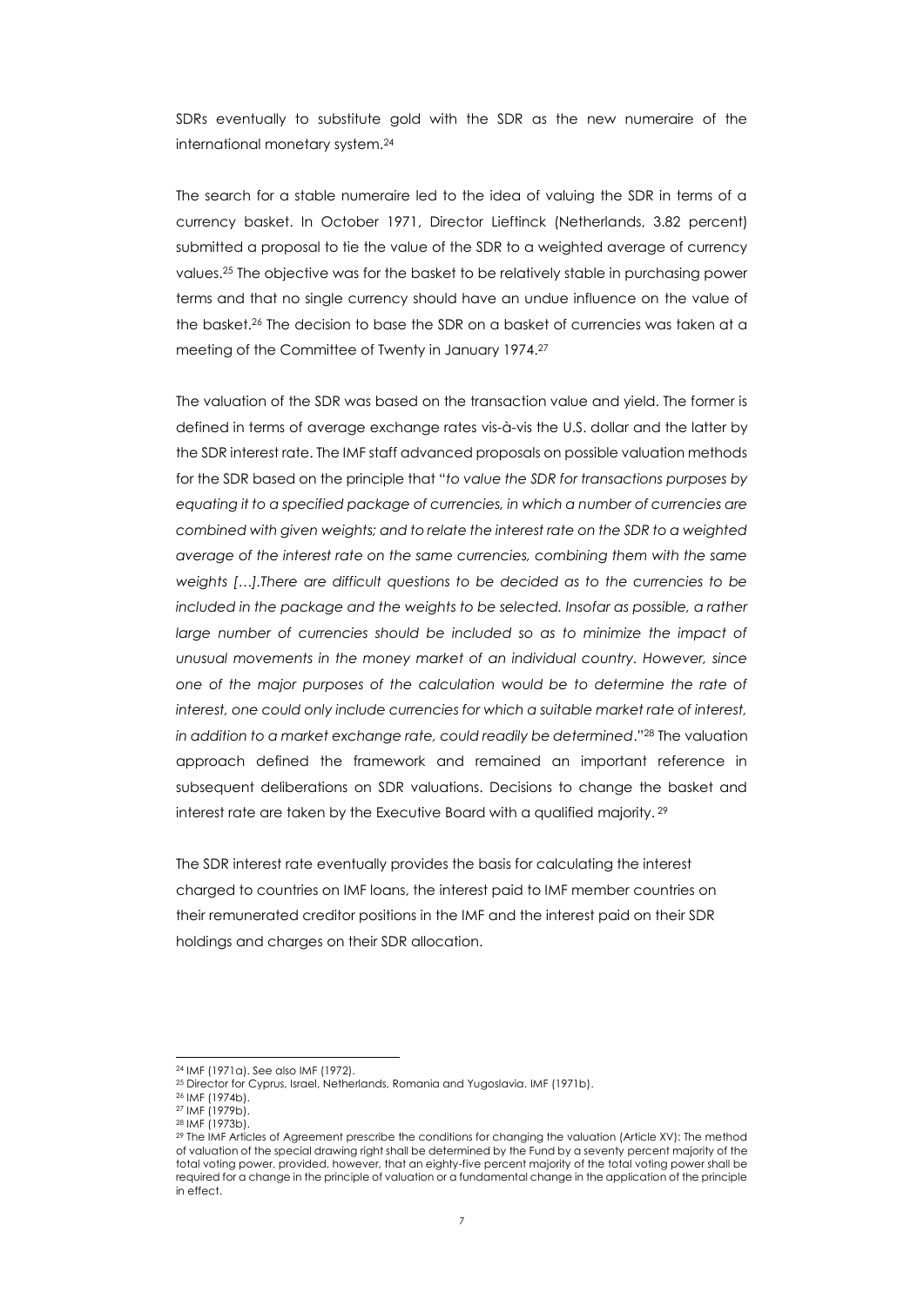#### **16 currencies**

The SDR interest rate was a central focus of the initial IMF SDR valuation debates. The notion that the SDR has to offer an attractive interest rate to be adopted as a reserve asset dominated discussions. Directors debated whether the SDR interest rate should be determined on the basis of market interest rates or set discretely by the IMF. Director Brand (Australia, 4.29 percent), representing the dominant view proposed, that the SDR "*should have an interest rate that is competitive with, or is broadly based on, or moves in sympathy with, those of alternative reserve assets*."<sup>30</sup>

The debate about the transaction value of the SDR centred mostly on the number of currencies and choice of weights. Director Schleiminger (Germany, 5.27 percent) reflected on the dimension of the debate noting "*it might be appropriate to include [in the SDR valuation basket] only those trading currencies the value of which was supported through active intervention in the market. However, that formula might have to be revised to take account of the interest of countries whose currency would not qualify for inclusion according to the formula but which had a legitimate interest in maintaining a stable store of value for their foreign reserves. [...] A question of prestige might be at issue but otherwise [there was] no merit in that proposal*."<sup>31</sup> Director Massad (Chile, 2.94 percent) retorted "*[t]he larger the sample of currencies included in the basket for the purposes of SDR valuation, the more stable would be the value of SDRs in terms of currencies in general. The size of the basket was not, therefore, a question of prestige, but involved the desire to have a formula that*  reflected the movement of currencies in general rather than just one particular group *of currencies.*" <sup>32</sup> Director Prasad (India, 4.02 percent) echoed concerns about the distributional consequence of the SDR valuation stating that an "*upward bias in the*  valuation of the SDR [could sharply affect] the relationship between debtors and *creditors*."<sup>33</sup> Director Rawlinson (U.K., 9.16 percent) indicated that he "*would favour inclusion in the basket of the currencies most widely used in international trade and contemplated a somewhat larger number of currencies [than 5]*. <sup>34</sup>" Director Bryce (Canada, 4.50 percent) stressed his "*preference for a basket of currencies approach involving about 15 or 20 of the currencies most used in trade as suggested by Mr Rawlinson. The currencies in the basket should be weighted by trade, a formula which would reduce the weights of existing reserve currencies and provide a fairly objective measure*."<sup>35</sup>

The IMF staff advanced different SDR valuation approaches and basket sizes. Approaches included varying cut-off levels in terms of international trade share of 6,

<sup>30</sup> Director for Australia, New Zealand, South Africa, Swaziland and Western Samoa. IMF (1974d).

<sup>31</sup> Director for Germany. IMF (1973a).

<sup>32</sup> IMF (1973a).

<sup>33</sup> Director for Bangladesh, India and Sri Lanka. IMF (1973a).

<sup>34</sup> Director for United Kingdom. IMF (1973a).

<sup>35</sup> Director for Barbados, Canada, Ireland and Jamaica. IMF (1973a).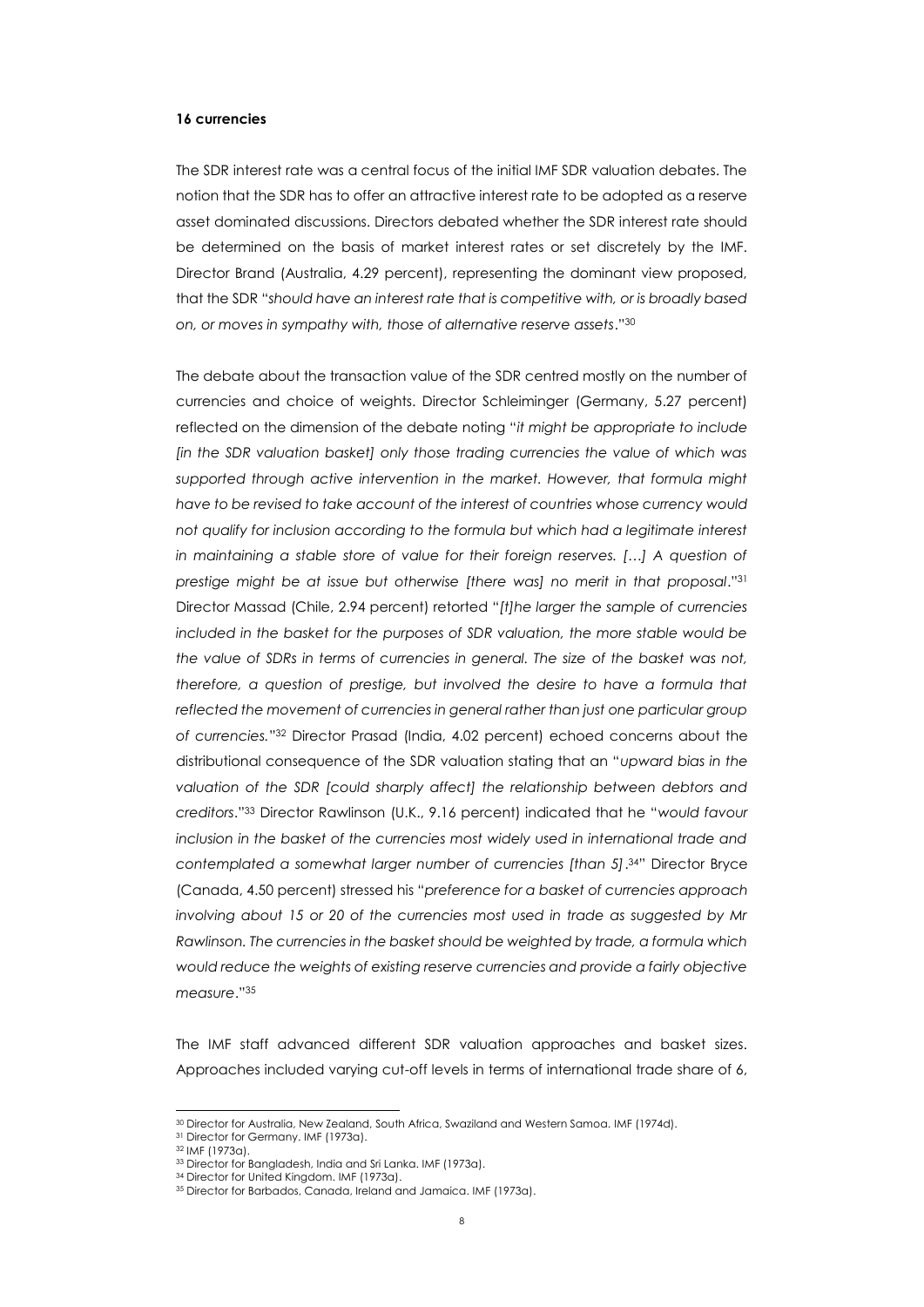5, 3 and 1 percent resulting in inclusion of 5, 7, 9 and 16 countries.<sup>36</sup> Different basket approaches were reviewed comprising a standard basket and an asymmetrical basket. The standard basket involved setting the value of the SDR equal to a basket of currencies where the amounts of each currency in the basket would be specified for a long period; the value of the SDR in terms of any one currency would be the value of the amounts of each of the currencies in the basket expressed in terms of this one currency at the prevailing spot exchange rate. The asymmetrical basket was based on the principle that the value of the SDR was set equal to a group of currencies except that exchange rate devaluations were not allowed to influence the value of the SDR to be achieved by modifying sufficiently the weight of the currency subject to a devaluation implying an appreciation bias of the basket. Another alternative to balance between revaluation and devaluation based on the system of par values was rejected. Agreement was reached to adopt a standard basket.

Consensus emerged around a basket including 16 currencies. However, different views on the number of currencies and weights remained. Alternate Harley (U.S., 21.81 percent) stated that "*the size of the basket could be considered from two different approaches […]. The first was that the SDR should be stable against the average of those currencies most likely to be regarded as alternative reserve assets and used most widely in international transactions. Such a basket should be constructed so as*  to minimize the effects of basket variations on the valuation of countries' reserve holdings. Those considerations would tend to argue for a small basket on the order of *the […] five currencies […]. The second approach […] would be that the SDR should*  be stable against the average of currencies in general, and that the impact of any *single exchange rate change on the purchasing power of the SDR should be minimized. That approach would argue for the broadest practical coverage. Ready availability of market rates might limit the number of currencies and […] that operational considerations might limit the size of a large basket to around 16 currencies*."<sup>37</sup> Director Lieftinck (Netherlands, 3.77 percent) indicated "*the Netherlands strongly favoured a basket that would comprise countries with a share in world trade, measured by exports of goods and services, of 3 per cent. A smaller*  basket would give disproportionate weight to a few major currencies. Although they *would not object to a somewhat larger group, their preference was for a 9-currency basket*."<sup>38</sup> Director Bueso (Honduras, 3.34 percent) outlined that "*[h]is preference was*  for a basket including the five major currencies [...], although he would consider *adding two other countries, one of which might be an oil producing member. The logic of that position might argue in favour of a system of weights that reflected the relative share of currencies in reserve portfolios.*" 39

<sup>36</sup> IMF (1974c).

<sup>37</sup> Alternate Director for United States. IMF (1974d).

<sup>38</sup> Director for Cyprus, Israel, Netherlands and Yugoslavia. IMF (1974d).

<sup>39</sup> Director for Costa Rica, El Salvador, Guatemala, Honduras, Mexico, Nicaragua, Venezuela. IMF (1974d).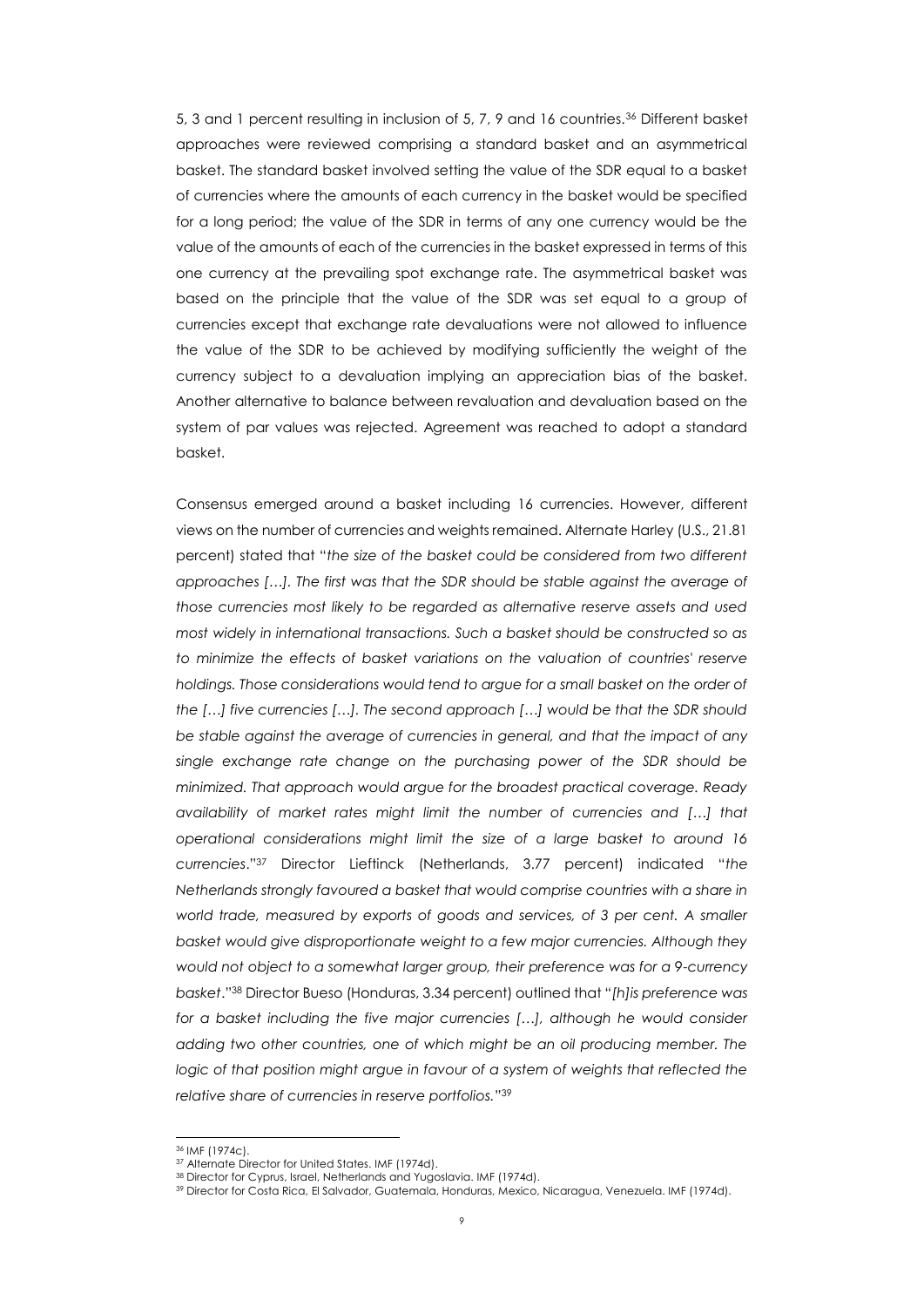The first SDR basket included 16 currencies and came into effect in July 1974 (Table). The currencies in the basket were chosen on the basis of an international transaction criterion approximated by the issuing countries' shares in international trade of goods and services of equal or greater than 1 percent in the period 1968 to 1972. A modified weight was assigned to the dollar of about one third of the total to reflect its special role and importance. The value of the SDR was calculated as the weighted average of the exchanger rates of the SDR basket currencies vis-a-vis the dollar. The SDR interest rate was initially set at 5 percent by the Fund in July 1974.<sup>40</sup>

#### Table. SDR basket composition

Initial weights

|                                                                                                                                                                              | Jul 1969 Jul 1974 Jul 1978 |                                                                               |                                                                      |                                  |                                  |                         | from                    |
|------------------------------------------------------------------------------------------------------------------------------------------------------------------------------|----------------------------|-------------------------------------------------------------------------------|----------------------------------------------------------------------|----------------------------------|----------------------------------|-------------------------|-------------------------|
|                                                                                                                                                                              | Jun                        | Jun                                                                           | Dec                                                                  |                                  |                                  | 1999-                   | Oct                     |
|                                                                                                                                                                              | 1974                       | 1978                                                                          |                                                                      | 1980 1981-85 1986-98             |                                  | 2016                    | 2016                    |
| Gold (grams)                                                                                                                                                                 | 0.8887                     |                                                                               |                                                                      |                                  |                                  |                         |                         |
| U.S. dollars<br>Deutsche marks<br>Pound sterling<br>Japanese yen                                                                                                             |                            | 0.330<br>0.125<br>0.090<br>0.075                                              | 0.330<br>0.125<br>0.075<br>0.075                                     | 0.420<br>0.190<br>0.130<br>0.130 | 0.420<br>0.190<br>0.120<br>0.150 | 0.419<br>0.113<br>0.094 | 0.417<br>0.081<br>0.083 |
| French francs                                                                                                                                                                |                            | 0.075                                                                         | 0.075                                                                | 0.130                            | 0.120                            |                         |                         |
| Canadian dollars<br>Italian lire<br>Netherland guilders<br><b>Belgian francs</b><br>Swedish krona<br>Australian dollars<br>Danish krone<br>Norwegian krone<br>Spanish peseta |                            | 0.060<br>0.060<br>0.045<br>0.035<br>0.025<br>0.015<br>0.015<br>0.015<br>0.015 | 0.050<br>0.050<br>0.050<br>0.040<br>0.020<br>0.015<br>0.015<br>0.015 |                                  |                                  |                         |                         |
| Austrian shillings                                                                                                                                                           |                            | 0.010                                                                         | 0.015                                                                |                                  |                                  |                         |                         |
| South African rand<br>Saudi Arabia riyals<br>Iranian rials                                                                                                                   |                            | 0.010                                                                         | 0.030<br>0.020                                                       |                                  |                                  |                         |                         |
| Euro<br>Chinese renminbi                                                                                                                                                     |                            |                                                                               |                                                                      |                                  |                                  | 0.374                   | 0.309<br>0.109          |

Source: Boughton, J. (2001), Silent Revolution: The IMF 1979-1989, IMF (corrected); IMF. \*In January 1999, the Deutsche Mark and French franc were replaced by equivalent amounts of euro; weights with effect from January 2011.

The SDR valuation remained contested. Emphasis shifted away from the objective of the SDR being representative of the international transactions of IMF member countries towards strengthening and simplifying the SDR as a financial asset. Overarching concerns about the SDR interest rate gave way to consideration about the composition of the currency basket. In July 1976, the Fund modified the rate of interest to be determined by the weighted market rates of the daily interest rates of short-dated treasury bills of the U.S., Germany, France and the U.K and the call money rate of Japan.<sup>41</sup> The hitherto different reference baskets for the SDR transaction value and interest rate became a critical issue.

<sup>40</sup> IMF (1974a).

<sup>41</sup> IMF (1976a).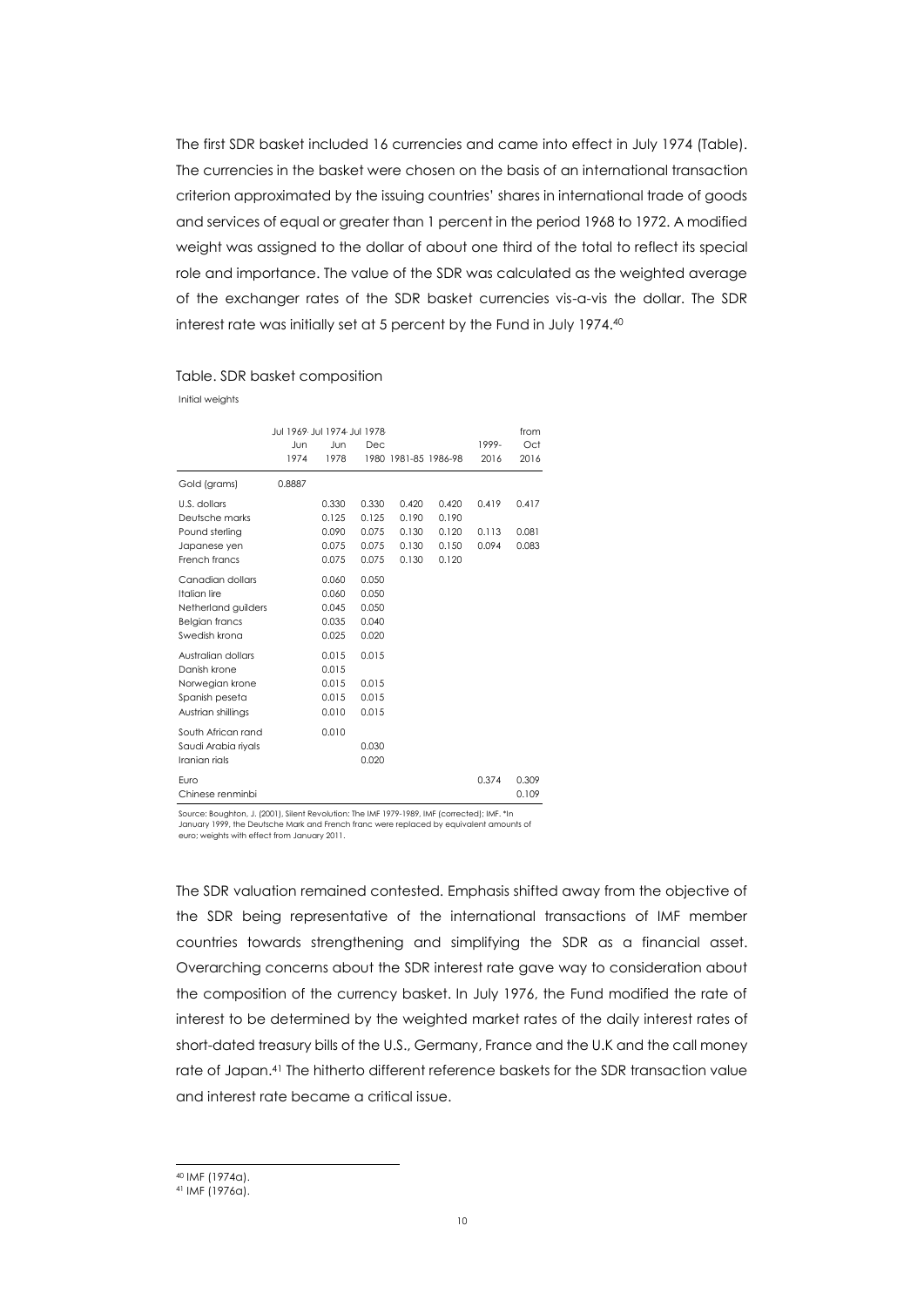The review of the SDR in 1976 reflected broad-based satisfaction with the valuation of the SDR. However, the number of currencies remained a concern: "*Many Directors commented on the desirability of keeping the present basket of currencies unchanged in order to foster general confidence in the continuity of the valuation procedure and thereby to promote the establishment of the SDR as an asset at the centre of the international monetary system. Even though several Directors would in principle favour a smaller number of currencies than the present 16, and a few Directors would prefer expanding the number by using the criterion of a minimum share of 1 per cent in exports of goods and services, many of these Directors indicated an inclination to subordinate these preferences for the time being to the desideratum of constancy of the valuation procedure*."<sup>42</sup>

The adoption of the Second Amendment of the IMF Articles of Agreement brought about a reassessment of the criteria guiding the currency inclusion criteria. In April 1977, the Interim Committee of the Board of Governors requested the Directors to review the characteristics and uses of the SDR to assess whether it remains consistent with the purposes of the IMF and in particular with making the SDR the principal reserve assets as stipulated in the Second Amendment.

The review of the SDR was largely defined by issues concerning the composition of the basket. Four issues had been shaping the discussion: continuity, stability, representativeness and logical consistency.<sup>43</sup> Continuity was based on the retention of the original 16-currency basket largely given the unit of account and standard of value function of the SDR also in view of the increasing adoption of the SDR in international treaties. The stability argument referred to the robustness of currency selection to minimise significant changes in the composition of currencies. The criterion of representativeness remained ambiguous between strict criteria on the usability of currencies to reflecting exchange rate movements among IMF members in general pointing towards a more inclusive basket. The logical consistency presumed that selection should be rules-based to reject any arbitrary selection of currencies.

Director Kafka (Brazil, 3.45 percent) highlighted the divisions regarding the choice of basket. "*If the SDR was to become an important reserve asset it would need to be*  based on a credible principle of valuation. He had never been convinced that the *use of a basket of 16 currencies was the optimum method of valuation. And his reservations had increased with consideration of the criterion upon which entry into the basket had been judged, namely, representation of more than 1 per cent of world trade in goods and services. Under that criterion, one currency in the basket was no longer qualified to remain and three other currencies, not included in the basket, had* 

<sup>43</sup> See e.g. IMF (1977b).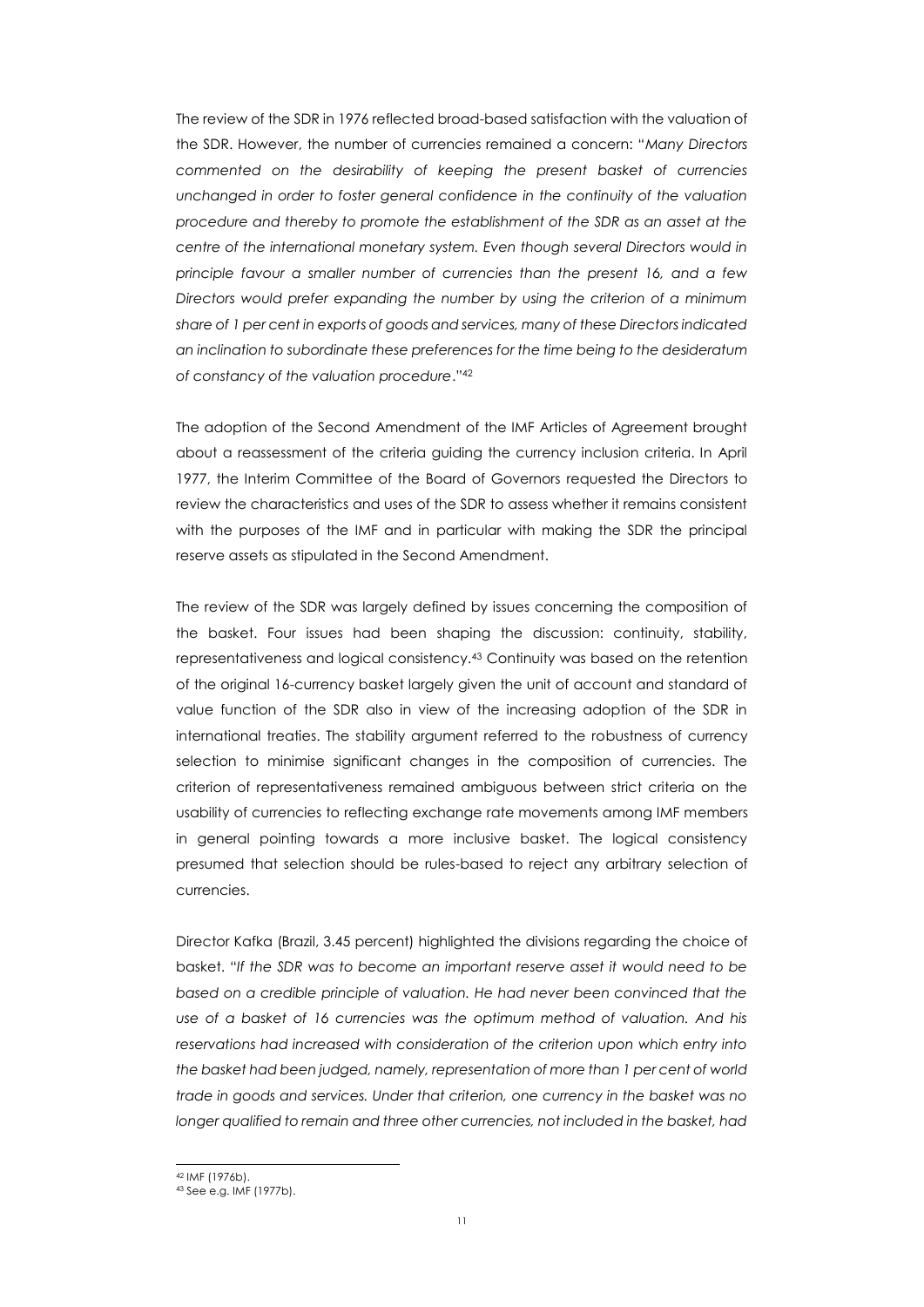*qualified for admission. A smaller basket of five currencies would avoid that instability because the differences between the currencies representing the least share of world trade in the basket and the next most important currency would be relatively large*."<sup>44</sup>

Director de Groote (Belgium, 3.80 percent) recalled the original purpose of the valuation approach: "*We also have to remember what our intentions were in deciding on a basket definition for the SDR, and on a 16-currency basket. Following an initial proposal by Mr. Lieftinck, the intention was to provide monetary authorities with a reserve asset, the composition of which would reflect, as accurately as possible, the distribution of a country's reserves among the different money markets where reserves are normally invested, taking into account the relative magnitude of those markets. It is, however, impossible to measure directly the relative importance of money markets; the size of payments made in each currency could be a first approximation, but there also statistics are unavailable. As a second proxy, the*  decision was taken to use shares in world trade, but, at no point was it implied that *these figures had in themselves, for this purpose, any other than an approximate value. The reason for including all currencies from countries having more than 1 per cent of world trade was, similarly, not that any sacrosanct importance was attached*  to the 1 per cent benchmark, but that the basket, defined on this basis, happened to include all currencies in which members normally invest, or could invest, their *reserves*."<sup>45</sup>

Director Ruding (Netherlands, 4.49 percent) argued that a basket of 9 or less currencies would be less acceptable because the share of world trade represented would become too low and stability would be impaired.<sup>46</sup> Others pressed for greater simplicity of the basket. Director Simone (Argentina, 2.75 percent) argued that a smaller basket of 5 currencies would facilitate forecasting the value of each underlying currency and hence the SDR.<sup>47</sup> Director Al-Atrash (Syria, 2.49 percent) stressed that the retention of South Africa while excluding major OPEC countries could not be justified.<sup>48</sup>

Apprehension that the SDR should not be dominated by the large economies remained prominent. Director Pieske (Germany, 5.35 percent) favoured to increase the trade threshold to 5 percent to insure greater stability in the basket composition based on international trade though he would lower the threshold to 3 percent to allow for a broader basket including Saudi Arabia to ensure the basket is not only confined to industrial countries.<sup>49</sup> Director Cross (U.S., 20.66 percent) remarked that

<sup>44</sup> Director for Brazil, Colombia, Dominican Republic, Guyana, Haiti, Panama, Peru and Trinidad and Tobago. IMF (1977a).

<sup>45</sup> Director for Austria, Belgium, Luxembourg and Turkey. IMF (1977a)

<sup>46</sup> Director for Cyprus, Israel, Netherlands, Romania and Yugoslavia. IMF (1977a).

<sup>47</sup> Director for Argentina, Bolivia, Chile, Ecuador, Paraguay and Uruguay. IMF (1977a).

<sup>48</sup> Director for Bahrain, Egypt, Iraq, Jordan, Kuwait, Lebanon, Libya, Pakistan, Qatar, Saudi Arabia, Somalia, Syria, United Arab Emirates, Yemen Arab Republic. IMF (1977a).

<sup>49</sup> Director for Germany. IMF (1977a).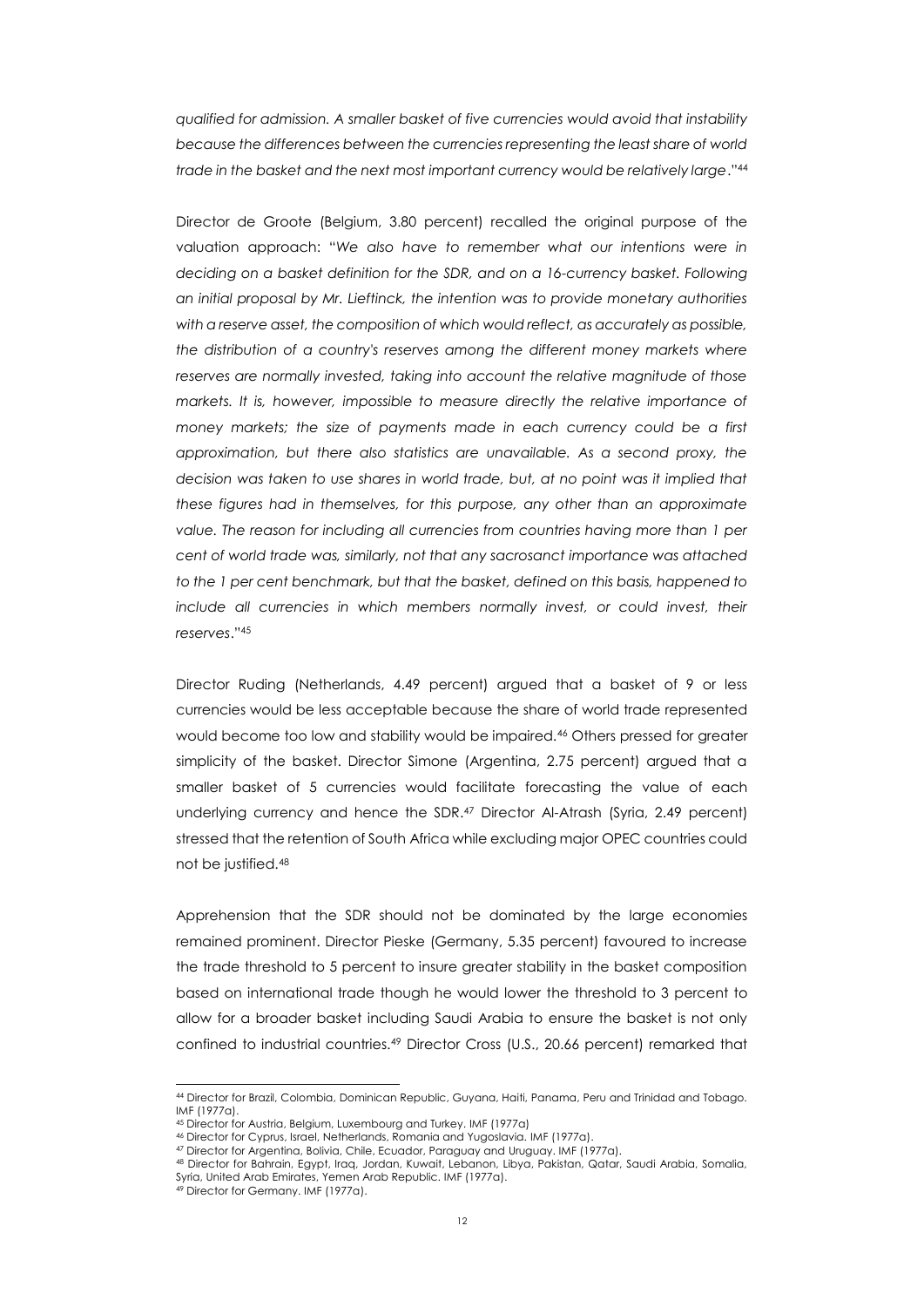"*the whole purpose of a basket had been to make the SDR an international reserve asset whose value would not depend primarily on the economic policy decisions of only one member government. The same logic called for a basket of more than five, seven, or nine currencies. The 16-currency basket originally adopted had been based on a sound idea […] [to be] representative of a number of economies in different*  parts of the world, rather than one composed of the currencies of five large *economies*."<sup>50</sup> Director Whitelaw (Australia, 3.10 percent) echoed similar concerns arguing that the SDR should convey an average experience of currencies and that the "*best way to get to a representative sample was to make it as large as practicable. In theory, the optimum basket would be one of 130 currencies, but by the same token, 16 was probably more representative than 5*."<sup>51</sup>

The Executive Board decided on 31 March 1978 to maintain the 16-currency basket. The original basket saw a change with the substitution of the Danish krone and South African rand for the Saudi riyal and Iranian rial (Table). The IMF also decided that the basket was due for revision on the basis of a quinquennial review with effect on 1 July 1983 and that from 1 July 1983, the share of each currency in the basket will be based on the sum of components representing exports of goods and services and the share of a currency in other countries' international reserve holdings.

Notwithstanding, discomfort with the 16-currency basket remained. The objective now shifted towards making the SDR gain greater acceptance among private sector participants with the possibility to develop deposits or other liabilities denominated in SDRs. The arguments included the lack of replicability and the difficulty for private market participants to hedge the 16 currencies amid the lack of well-developed local capital markets.<sup>52</sup>

# **From 16 to 5 currencies**

The Interim Committee at its meeting in Hamburg in April 1980 endorsed the objective of simplifying the SDR basket to enhance the attractiveness of the SDR and expressed the view that it would be desirable for the interest rate and valuation basket to be identical.<sup>53</sup> The focus was on a proposal to reduce the SDR currency basket to 5 currencies.

The SDR discussion highlighted mounting tensions between the large advanced economies and other IMF member countries. Director Drabble (Canada, 4.27 percent) encapsulated the debate shift by stating: "[A] *a five currency basket could'* 

<sup>50</sup> IMF (1978b).

<sup>51</sup> Director for Australia, New Zealand, Papua New Guinea, Philippines and Western Samoa.

<sup>52</sup> See e.g. IMF (1980b).

<sup>53</sup> IMF (1980c).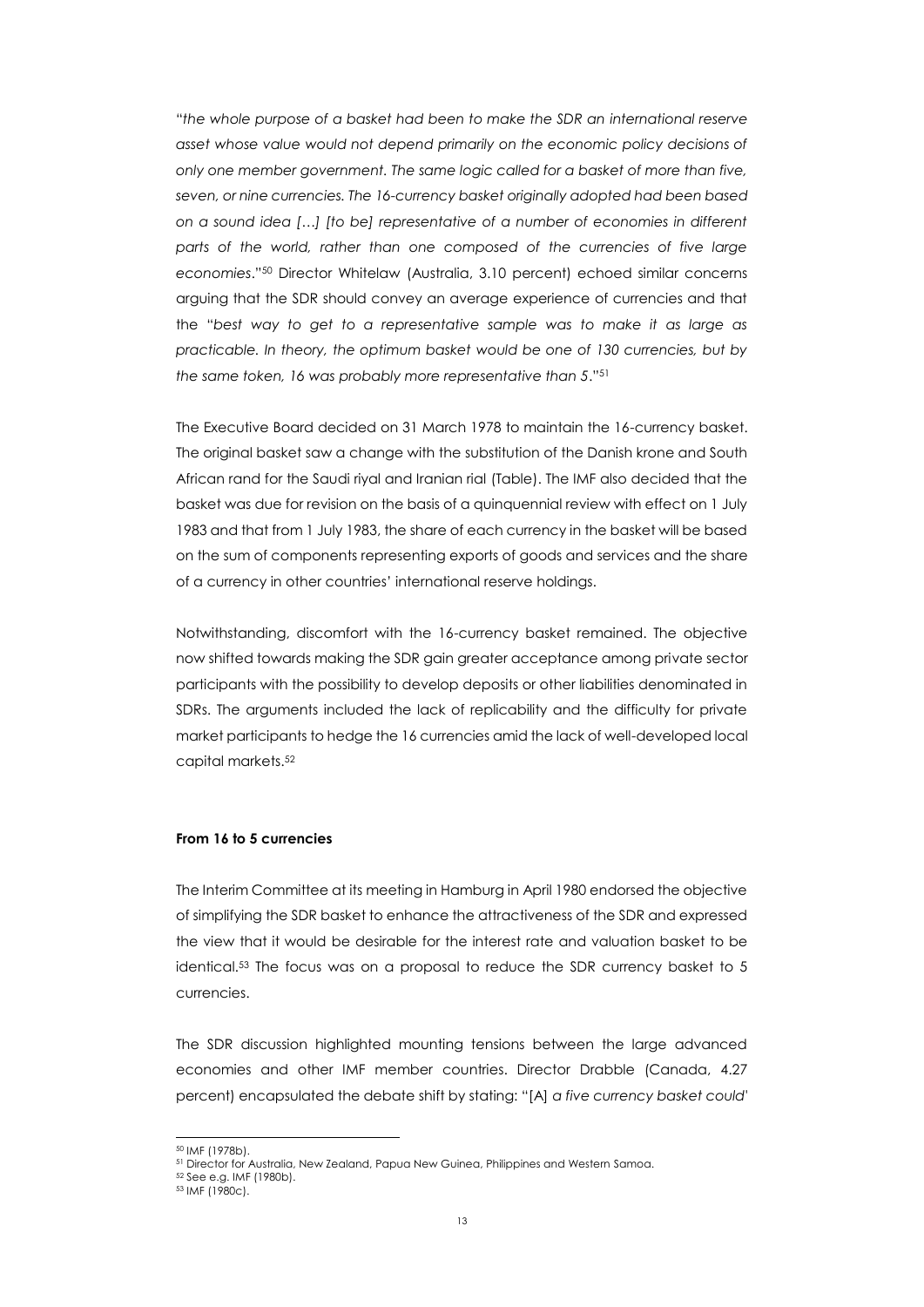*be perceived as further institutionalizing the special role of the Fund's five largest members—the only countries which at all times have a right to appoint Directors and whose currencies are the only ones to have been designated so far as 'freely usable' currencies*. <sup>54</sup> Alternate Schneider (Austria, 3.61 percent) favoured a basket of 9 currencies indicating that it would "*have flexibility to include eventually developing countries*" upon meeting the inclusion criteria.<sup>55</sup> Director Amuzegar (Iran, 2.91 percent) stressed that a "*drastic reduction of the basket size [is] not warranted*" and highlighted that "*the international character of the Fund would be damaged if the currencies in the valuation basket were limited to those of the five most highly industrialised countries*."<sup>56</sup> Director Muns (Spain, 4.96 percent) indicted that the reduction of the basket to 5 currencies "*would be a departure from the initial objective of making the SDR a reserve asset with as wide an economic and political base as possible [and that the] concentration of monetary power would be inconsistent [with that].*" 57

The objective to increase the SDR in private markets dominated the discussion. Director Cross (U.S., 20.01 percent) stated that a small basket would "*make the SDR a true financial instrument rather than a political statement*."<sup>58</sup> Alternate Price (U.K., 6.99 percent) argued that a "*combined basket should increase attractiveness of the SDR as reserve asset and as unit of account for public and private transactions.*" <sup>59</sup> Director Hirao (Japan, 3.98 percent) stressed preference for a 5-currency basket "*because of simplicity and acceptability to the market*."<sup>60</sup> Director Laske (Germany, 5.16 percent) stated preference for a 5-currency basket "*to increase attractiveness of SDR in the international monetary system and private markets*."<sup>61</sup>

The decision to reduce the basket to 5 currencies was taken on 9 September 1980 to become effective on 1 January 1981 (Table). The new SDR basket comprised the U.S. dollar, German mark, French franc, Japanese yen and British pound. The international transaction criterion for selecting the currencies for inclusion in the basket was modified to contain the currencies of the five IMF member countries whose exports of goods and services during the five-year period ending 12 months before the effective date of the SDR revision had the largest value.<sup>62</sup>

 $\overline{a}$ 

<sup>54</sup> Director for Bahamas, Barbados, Canada, Grenada, Ireland and Jamaica. See IMF (1980f). The statement refers to the fact that the 5 largest IMF member countries all have the right to appoint their Directors. The adoption of an all-elected IMF Executive Board now became effective in December 2015 with the 2010 quota reform package.

<sup>55</sup> Alternate Director for Austria, Belgium, Luxembourg and Turkey. IMF (1980b).

<sup>56</sup> Director for Afghanistan, Algeria, Ghana, Iran, Morocco, Oman and Tunisia. IMF (1980a).

<sup>57</sup> Director for Costa Rica, El Salvador, Guatemala, Honduras, Mexico, Nicaragua, Spain and Venezuela. IMF (1980a).

<sup>58</sup> IMF (1980a).

<sup>59</sup> Alternate Director for United Kingdom. IMF (1980a).

<sup>60</sup> Director for Japan. IMF (1980a).

<sup>61</sup> Director for Germany. IMF (1980a).

<sup>62</sup> IMF (1980e).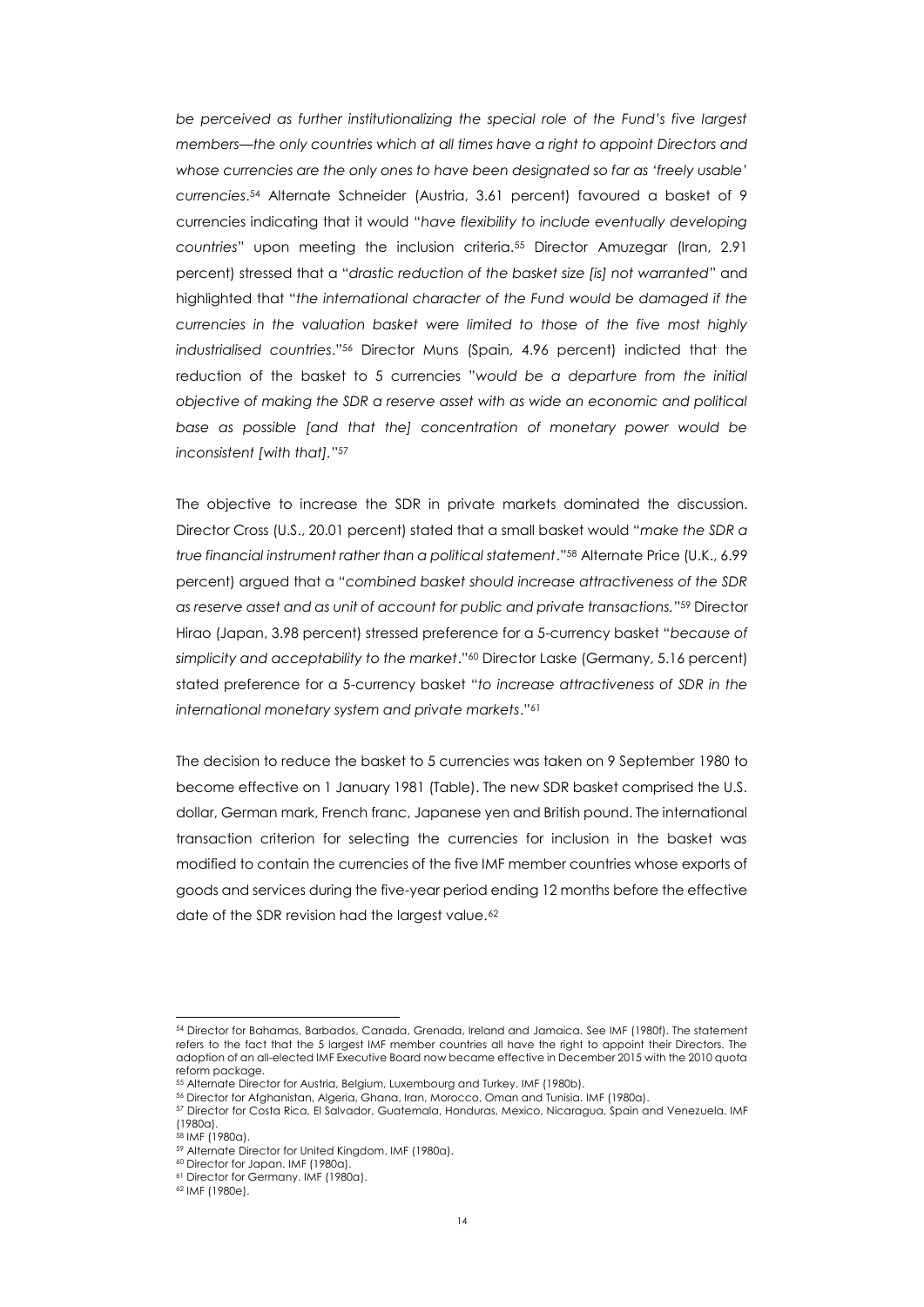IMF Managing Director de Larosière remarked in his summing-up of the Executive Board Meeting: "*First of all, I think we can say that there has been an overwhelming sentiment that a five-currency basket is an acceptable solution; those whose first preference is for a five-currency basket account for more than 75 per cent of the total voting power in the Fund. Thus, in drawing the sense of the meeting, I am in a position*  to state that the Board has accepted as a matter of principle a five currency basket *and the identity of the two baskets*."

The 1985 review of the SDR basket focused mostly on technical matters. The controversy regarding the current basket had abated. The debate about the SDR during the 1980s came to a standstill. The lack of further SDR allocations and progress on the substitution account reduced further interest in the SDR.

# **From 5 to 4 currencies**

The reduction from 5 currencies to 4 was based entirely on the introduction of the euro (Table). The euro replaced the mark and franc at their combined weight at the prevailing valuation method. For the interest rate calculation, the proposed continued use of government securities for Germany and France received some criticism. In December 1998, the IMF incorporated the euro into the SDR valuation basket effective 1 January 1999. The basket comprised the dollar, euro, yen and sterling.

The October 2000, the IMF amended the method for the inclusion of currencies. The international transaction criterion for the SDR basket was changed to comprise a second criterion stipulating that the currencies in the SDR valuation basket are among the most widely used in international transactions. The relevant benchmark would be based on an assessment by the IMF that a currency is "freely usable" meaning widely used to make payments for international transactions and is widely traded in the principal foreign exchange markets.<sup>63</sup>

The IMF remained reluctant to support greater SDR allocations which damped interest for the SDR more generally. For the conclusion of the eighth basic period in 2011, Director Wei (China, 2.95 percent) stated: "*The Fund should make efforts to make the SDR a principal reserve asset. However, the continuous decline of the ratio of SDR volume in global aggregate reserves from nearly 9 percent to 2 percent over the past two decades […] will weaken the ability of the Fund to safeguard the stability of the international monetary system. Therefore, we advocate the increase in the SDR allocation and the enlargement of the use of the SDR in the international financial*  system, which we believe will be of great significance to the stability of the

 $\overline{a}$ 63 IMF (2000).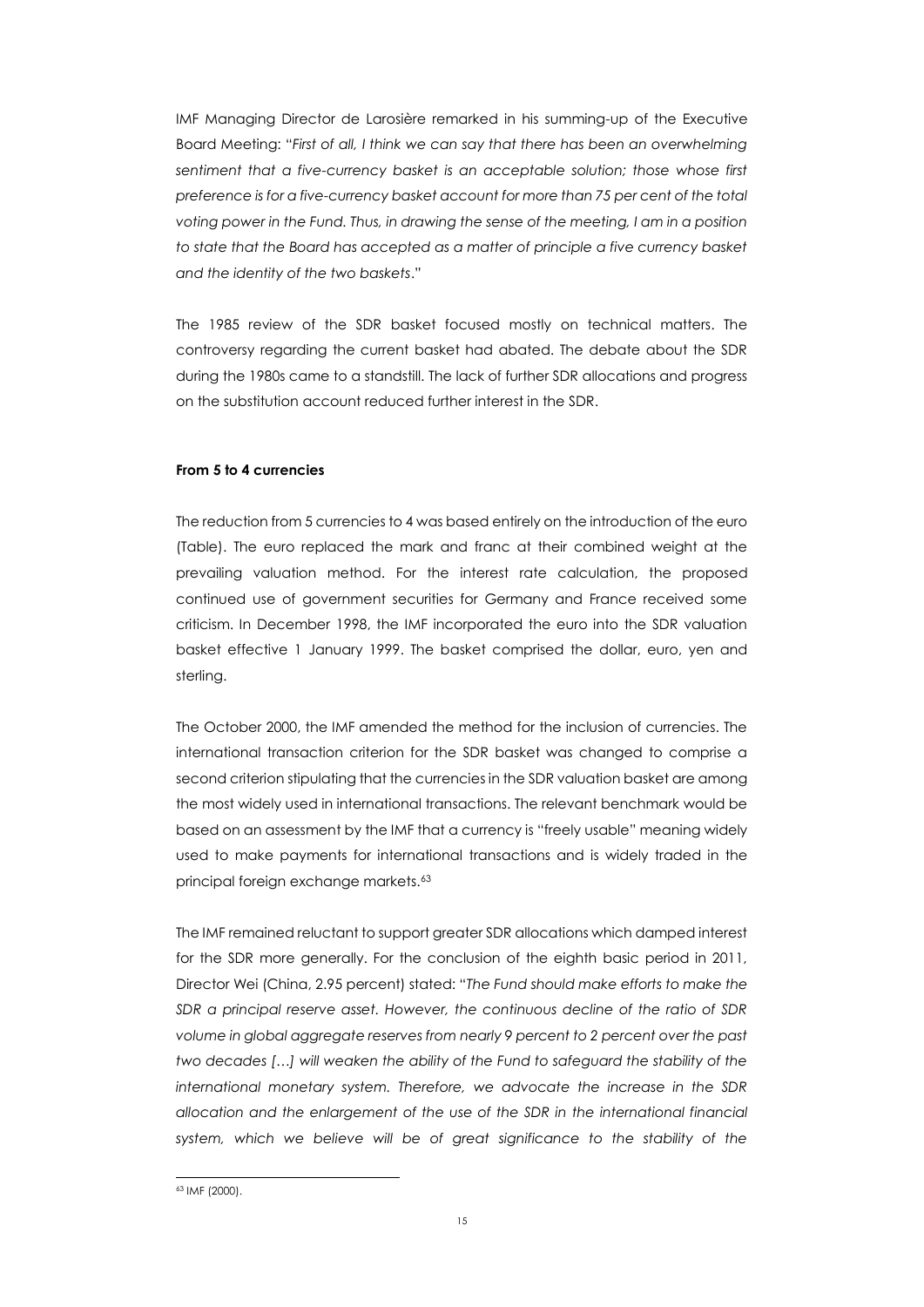*international financial system and the promotion of international trade."<sup>64</sup>* Director Zoccali (Argentina, 2.00 percent) expressed considerable frustration that was echoed by several Directors: "*In any event, the arguments in favour of a general SDR allocation are of little value if the political will to keep the SDR alive is not there*."<sup>65</sup> The dominant attitude among the IMF membership towards SDR allocations was expressed by Alternate von Kleist (Germany, 6.02 percent): "*We cannot support the finding of a 'long-term global need.' The current slowdown of the world economy can be attributed to many factors—the lack of availability of SDRs is surely not one of them*."<sup>66</sup>

#### **Beyond 4 currencies**

The SDR gained renewed momentum with the global financial and economic crisis. While in the past, the SDR debate was dominated by the advanced economies, China and emerging markets increasingly assumed leadership. In March 2009, proposals were advanced by the Chinese and Russian authorities to establish greater reserve currency diversification based on the SDR.<sup>67</sup> In August 2009, a large SDR allocation of US\$250 billion was made following a request by the International Monetary and Financial Committee (IMFC), successor of the Interim Committee, to strengthen the global financial safety net in the face of the severe crisis. In preparation of France's Group of Twenty (G20) Presidency in 2010, further momentum built amid emphasis on the need to reform the international monetary system including a special role for the renminbi.<sup>68</sup> The IMFC and the Ministers from the G20 countries instructed the IMF in 2010 to develop a criteria-based path to broaden the composition of the SDR basket.

Past debates on the SDR revealed mounting divergence between large advanced economies and other countries. While the initial discussions to establish the 16 currency basket had not shown marked divisions by country size or income, the adoption of the 5-currency basket caused a schism amid strong preferences for a smaller basket among the large advanced economies. This divide underscored fundamentally different perspectives on the purposes of the SDR. The need for near consensus on SDR allocations and the large majorities required for changes in the SDR valuation, make it necessary to reach broad-based support among IMF member countries for any meaningful change. As in the past, this will be determined by essential alliances among key countries.

<sup>64</sup> Director for China. IMF (2001).

<sup>65</sup> Director for Argentina, Bolivia, Chile, Paraguay, Peru and Uruguay. IMF (2001).

<sup>66</sup> Alternate Director for Germany. IMF (2001).

<sup>67</sup> See footnot[e 20.](#page-5-0)

<sup>68</sup> Reuters (2015): "One official said a key area of discussion was how to encourage greater use of China's yuan as a reserve currency in the future, including talks on a possible timetable for its inclusion in the basket of currencies which underpin the IMF's Special Drawing Rights. Other ideas include encouraging a greater role for the SDR itself as a reserve currency, in an effort to move away from reliance on the U.S. dollar, officials say."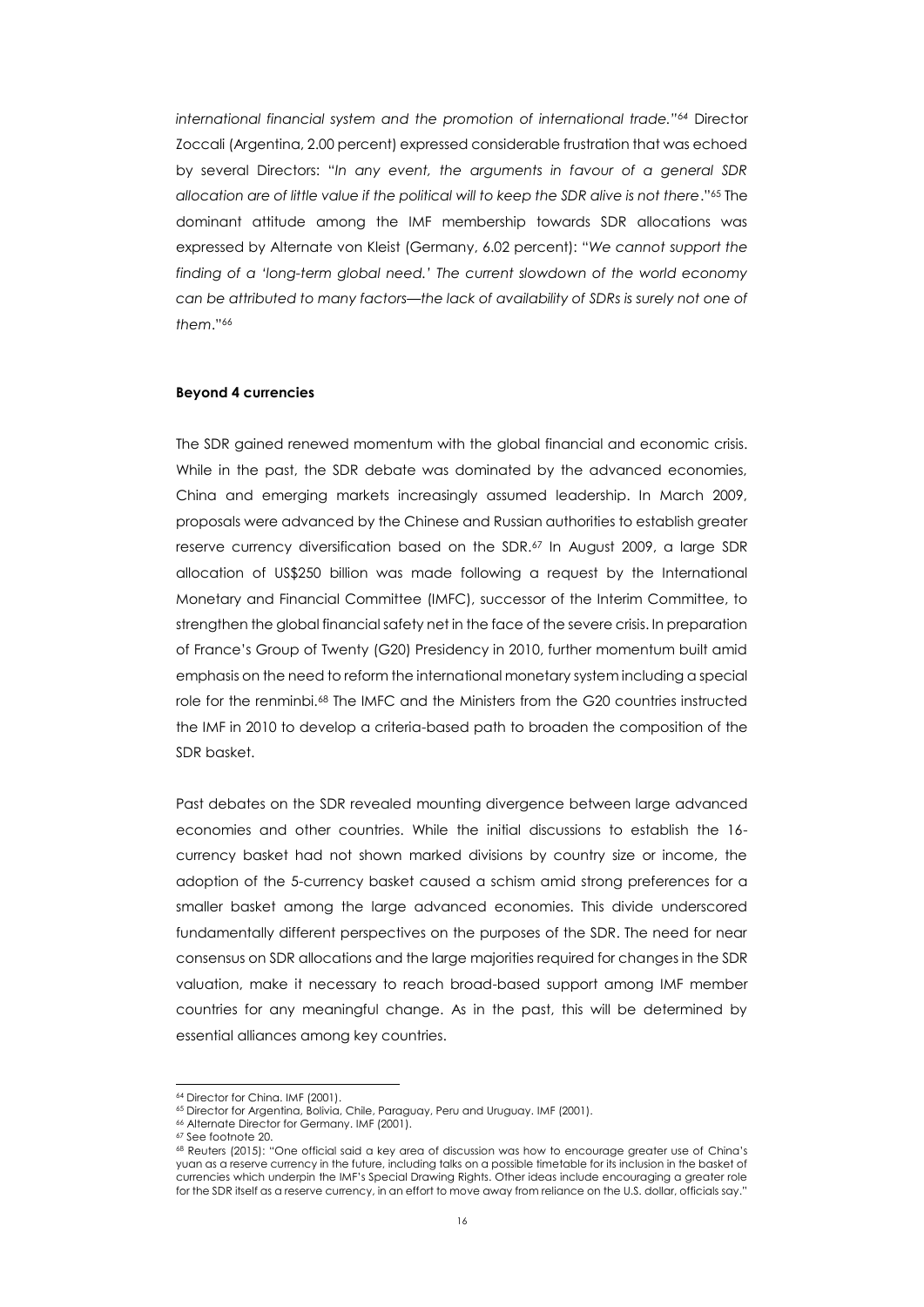The inclusion of the renminbi with the 2015 SDR valuation review marked the first net addition of a currency to the SDR basket. However, the IMF maintained prevailing valuation criteria affirming the bias towards the SDR as a financial instrument adopted in 1980. The amendment of the SDR valuation criteria in 2000 further tilted the SDR towards continuity rather than innovation.<sup>69</sup> The significant accumulation of central bank foreign exchange reserves especially in 2002-2014 also remains inconsistent with the notion of a lack of global need to supplement existing reserve assets.

#### **Conclusion**

l

The SDR has failed as a reserve asset. The hoped success of the SDR and greater acceptance by private markets has never materialised. Alternate Ahmad (Malaysia, 2.88 percent) noted in 1985 "*that the method of valuation, based on a basket of five currencies, had not achieved all the aims of the 1980 decision. The attractiveness of the SDR either as a reserve asset, or as a unit of account in the private market, had not significantly improved*."<sup>70</sup> The lack of success of the SDR has not to date led to retrospection whether the valuation framework and purpose of the SDR, in particular the assumption that attractiveness of the SDR rests in its simplicity and replicability, remain valid and adapted to current circumstances. The fundamental failure to make the SDR the principal reserve asset as prescribed by the Articles of Agreement for more than 40 years since the Second Amendment reflects a profound weakness to rally IMF member countries to reform the international monetary system.

The inclusion of the renminbi in the SDR basket had the potential to mark a new beginning. In 1980, at the time of the decision to reduce the basket from 16 to 5 currencies, Director Kharmawan (Indonesia, 3.19 percent) emphasised that "*[i]f countries could change their reserves that were at present composed of 100 per cent or 90 per cent U.S. dollars into an asset composed of only 44 per cent U.S. dollars, they would have made a move in the right direction.*" <sup>71</sup> If diversification in the international monetary system remains an important objective, IMF member countries may consider simply finding their way back to the original purpose of the SDR currency basket by basing currency inclusion on the representativeness of IMF member countries. Similarly, complementarity to rather than substitutability of existing reserves may be the more relevant concept to increase attractiveness of the SDR. While as before the inclusion of 140 currencies may not be feasible, a basket bigger than 5 would be.<sup>72</sup>

<sup>69</sup> See e.g. Ousmène Mandeng, SDR valuation review: A test nobody can pass, 9 August 2015, http://www.ousmenemandeng.com/comments/15-8-9-IMF-SDR-valuation-review.html.

<sup>70</sup> Alternate Director for Burma, Fiji, Indonesia, Lao, Malaysia, Nepal, Singapore, Thailand and Vietnam. IMF (1985).

<sup>71</sup> Director for Burma, Fiji, Indonesia, Lao, Malaysia, Nepal, Singapore, Thailand and Vietnam. IMF (1980b).

<sup>72</sup> The IMF has 189 member countries of which 13 do not maintain their own currencies and 39 are in 4 different currencies unions.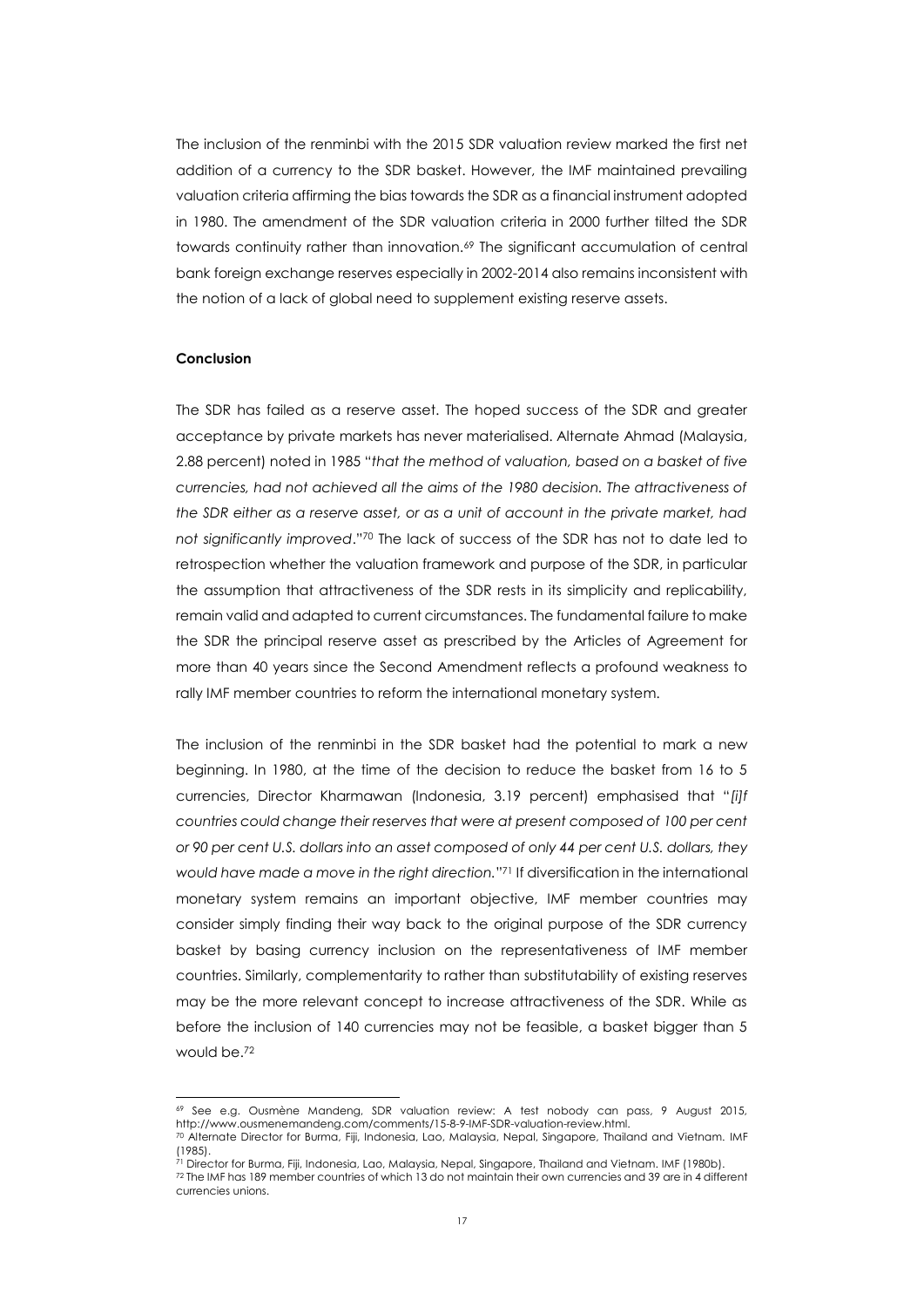The relevance of the SDR for libra rests in the considerations of forming the SDR. To identify an optimum valuation basket is highly complicated. The objective of what libra would like to constitute as a substitute of or complement to existing national currencies remains to be seen. The number of members and diversity of the Libra Association may raise similar problems of competing interests as among the IMF membership. Forming a global currency is a complex undertaking. The SDR may offer some unusual through unique lessons that are likely to define success for libra too.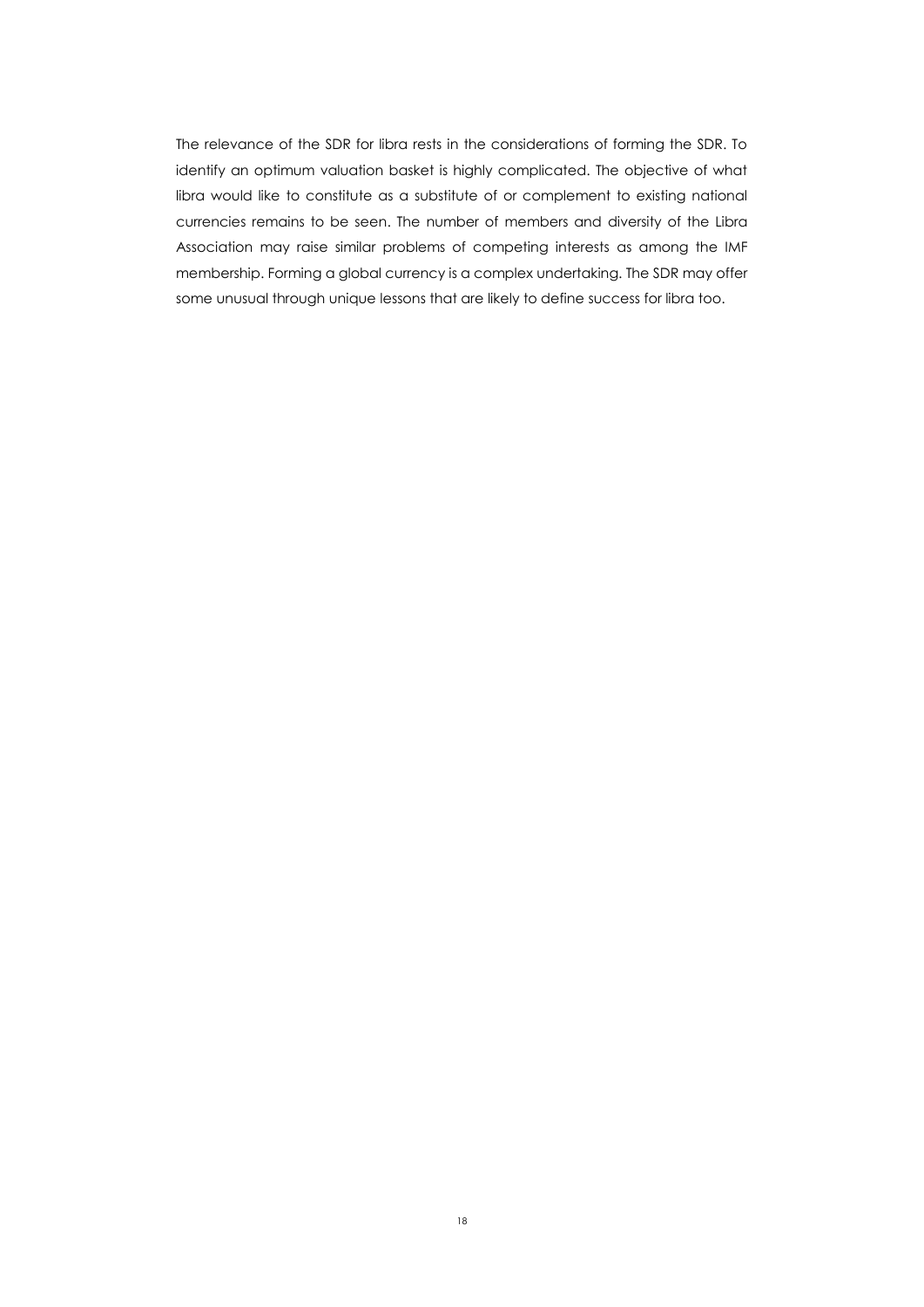#### **References**

- Boughton, J. (2001). *Silent Revolution, The International Monetary Fund 1979-1989*. Retrieved from Washington, D.C.:<https://www.imf.org/external/pubs/ft/history/2001/index.htm>
- Coats, W., Isard, P., & Furstenberg, R. (1990). *The SDR system and the issue of resource transfers*. Retrieved fro[m https://works.bepress.com/warren\\_coats/7/](https://works.bepress.com/warren_coats/7/)
- IMF. (1964). *Gold and international liquidity EBD/64/85 10 July 1964*.
- IMF. (1965). *Future work on international liquidity and related topics EBD/65/168 18 October 1965*.
- IMF. (1967a). *The outline of a new facility in the Fund DM/67/58 15 September 1967*.
- IMF. (1967b). *An outline of a reserve facility based on drawing rights in the Fund SM/67/69 29 May 1967*.
- IMF. (1968a). *Board of Governors Resolution 22-8 SM/68/78 16 April 1968*.
- IMF. (1968b). *Proposed amendment to the Articles of Agreement of the International Monetary*  Fund prepared pursuant to Board of Governors Resolution No. 22-8 SM/68/75 10 April *1968*.
- IMF. (1968c). *Report of Executive Directors SM/68/38 1 March 1968*.
- IMF. (1969). *The International Monetary Fund 1945-1965, Volume III: Documents*. Washington, D.C.: International Monetary Fund.
- IMF. (1970). *Allocation of Special Drawing Rights EBD/70/4 6 January 1970*.
- IMF. (1971a). *Proposals for wider uses of Special Drawing Rights in the drafting of the Amendments SM/71/29 5 February 1971*.
- IMF. (1971b). *Statement by Mr Lieftinck (BUFF/71/151) 27 October 1971*.
- IMF. (1972). *The numeraire of the system SM/72/57 8 March 1972*.
- IMF. (1973a). *Minutes of Executive Board Meeting 73/60 18 June 1973*.
- IMF. (1973b). *The rate of interest on the SDR and its value in terms of currencies (SM/73/99)*. Retrieved from Washington, D.C.:
- IMF. (1974a). *Interest rate on the SDR and rate of remuneration BUFF/74/66 5 June 1974*.
- IMF. (1974b). *Interim valuation of the SDR SM/74/59 8 March 1974*.
- IMF. (1974c). *Interim valuation of the SDR, SM/74/59 8 March 1974*.
- IMF. (1974d). *Minutes of Executive Board Meeting 74/24 22 March 1974*.
- IMF. (1974e). *Minutes of Executive Board Meeting 74/58 3 June 1974*.
- IMF. (1975). *A Substitution account for gold SM/75/94 24 April 1975*.
- IMF. (1976a). *Proposal by the Managing Director concerning the valuation of the SDR and the determination of its rate of interest Executive Board Meeting 76/92 BUFF/76/85 25 June 1976*.
- IMF. (1976b). *Proposal of the Managing Director concerning the review of the valuation of the SDR and the determination of its rate of interest EBM/76/85 25 June 1976*.
- IMF. (1977a). *Minutes of Executive Board Meeting 77/142 7 October 1977*.
- IMF. (1977b). *Review of the valuation of the SDR SM/77/222 2 September 1977*.
- IMF. (1978a). *Articles of Agreement*. Washington, D.C.: International Monetary Fund.
- IMF. (1978b). *Minutes of Executive Board Meeting 78/12 30 January 1978.*
- IMF. (1979a). *The SDR as a basket of currencies DM/79/86 26 November 1979*.
- IMF. (1979b). *The SDR basket as basket of currencies (DM/79/86)*. Washington, D.C.
- IMF. (1980a). *Minutes of Executive Board Meeting 80/133 and 80/134 8 September 1980*.
- IMF. (1980b). *Minutes of Executive Board Seminar 80/3 10 July 1980*.
- IMF. (1980c). *Press Release 80/34 25 April 1980*.
- IMF. (1980d). *Report of the Executive Board to the Interim Committee on a Substitution Account SM/80/89 15 April 1980*.
- IMF. (1980e). *SDR valuation and interest rate basket SM/80/206 Decision 22 August 1980*.
- IMF. (1980f). *Statement by Mr Drabble on the unification of the SDR valuation and interest rate basket BUFF/80/101 15 May 1980*.
- IMF. (1985). *Minutes of Executive Board Meeting 85/102 1 July 1985*.
- IMF. (2000). *IMF completes review of SDR valuation , Press Relase 00/55, 12 October 2000*.
- IMF. (2001). *Minutes of Executive Board Meeting 01/128 12 December 2001*.
- Libra Association. (2019). *Libra white paper*. Retrieved from<https://libra.org/en-US/white-paper/>
- McCaulay, R., & Schenk, C. (2014). *Reforming the international monetary system in the 1970s and*
- *2000s: Would an SDR substitution account have worked?* Retrieved from <https://www.bis.org/publ/work444.htm>
- New York Times. (1972). Text of Shultz talk before International Monetary Fund and World Bank. *New York Times,* p. 70.
- Reuters. (2015, 20 January 2015). More QE won't help the world economy, says ex-BoE governor King. *Reuters*. Retrieved from [https://uk.reuters.com/article/britain-boe-king/more-qe](https://uk.reuters.com/article/britain-boe-king/more-qe-wont-help-world-economy-says-ex-boe-governor-king-idUKKBN0KT0IP20150120)[wont-help-world-economy-says-ex-boe-governor-king-idUKKBN0KT0IP20150120](https://uk.reuters.com/article/britain-boe-king/more-qe-wont-help-world-economy-says-ex-boe-governor-king-idUKKBN0KT0IP20150120)
- Wilkie, C. (2012). *Special Drawing Rights: The first international money*. Oxford: Oxford University Press.